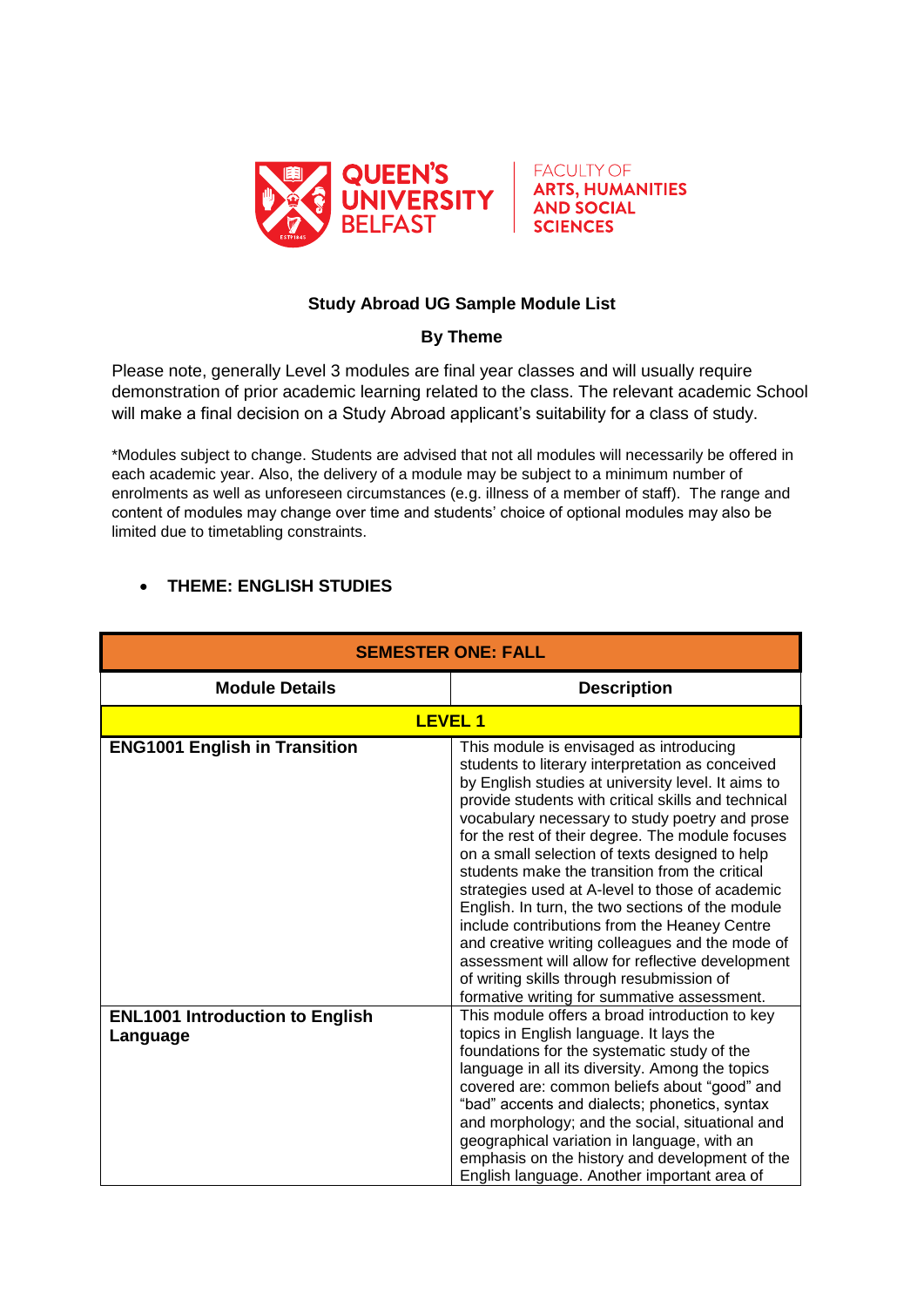|                                                                                                                                    | inquiry is how language works in cultural<br>contexts and intersects with issues of power<br>and gender. In summary, the module enables<br>students to move beyond 'common-sense' ideas<br>about language towards the academic and<br>analytic perspective appropriate for university<br>level.                                                                                                                                                                                                                                                                                                                                                                                                                                                                                                                                                                                                                                                                                                                                                                                                                                                                      |
|------------------------------------------------------------------------------------------------------------------------------------|----------------------------------------------------------------------------------------------------------------------------------------------------------------------------------------------------------------------------------------------------------------------------------------------------------------------------------------------------------------------------------------------------------------------------------------------------------------------------------------------------------------------------------------------------------------------------------------------------------------------------------------------------------------------------------------------------------------------------------------------------------------------------------------------------------------------------------------------------------------------------------------------------------------------------------------------------------------------------------------------------------------------------------------------------------------------------------------------------------------------------------------------------------------------|
| <b>ENG1008 Adventures in the History of</b><br><b>Ideas</b>                                                                        | This module is designed to introduce Stage One<br>students, in English but potentially across AEL<br>and AHSS (as an elective), to a range of social,<br>historical, philosophical and moral concepts that<br>have been central to the historical emergence<br>and current predicaments of Western culture,<br>broadly conceived. Students undertaking the<br>module will be introduced to the historical and<br>intellectual development of key concepts in the<br>Arts and Humanities by means of the<br>assessment of literary representations of, and<br>responses to, them, from classical and Judeo-<br>Christian literatures, via medieval and early<br>modern texts, to Enlightenment, modern,<br>postmodern and contemporary texts. Provision<br>of a broad chronological understanding of the<br>emergence, development and various crises of<br>Western culture is an ancillary objective of the<br>module: students will complete the module with<br>a more nuanced understanding of cultural and<br>historical periodisation and will be able to apply<br>the interrogative modes they have encountered<br>on the module to a range of thematic issues. |
|                                                                                                                                    | <b>LEVEL 2</b>                                                                                                                                                                                                                                                                                                                                                                                                                                                                                                                                                                                                                                                                                                                                                                                                                                                                                                                                                                                                                                                                                                                                                       |
| <b>ENL2001 Foundations for Speech</b><br><b>Analysis:</b><br>The Phonetics of English*<br>*Some previous knowledge may be required | This module offers you an introduction to the<br>study of speech analysis. We begin by<br>investigating the mechanisms which are used to<br>produce speech and providing a framework for<br>the convenient classification and description of<br>pronunciation features. We then examine<br>accent variation, in terms of aspects such as<br>contextual effects, intonation and voice quality.<br>Finally, the module gives you the chance to<br>acquire an understanding of the acoustic                                                                                                                                                                                                                                                                                                                                                                                                                                                                                                                                                                                                                                                                             |
| <b>ENG2003 Mapping the Anglo-Saxon</b>                                                                                             | characteristics of speech. Throughout the<br>module, you will be required to develop your<br>oral and aural skills in phonetics by means of<br>various practical and online facilities. While the<br>module concentrates on normal English speech,<br>we may also have the opportunity to consider<br>data from non-English speech and from non-<br>normal speech.<br>This module aims to map the world of the Anglo-                                                                                                                                                                                                                                                                                                                                                                                                                                                                                                                                                                                                                                                                                                                                                |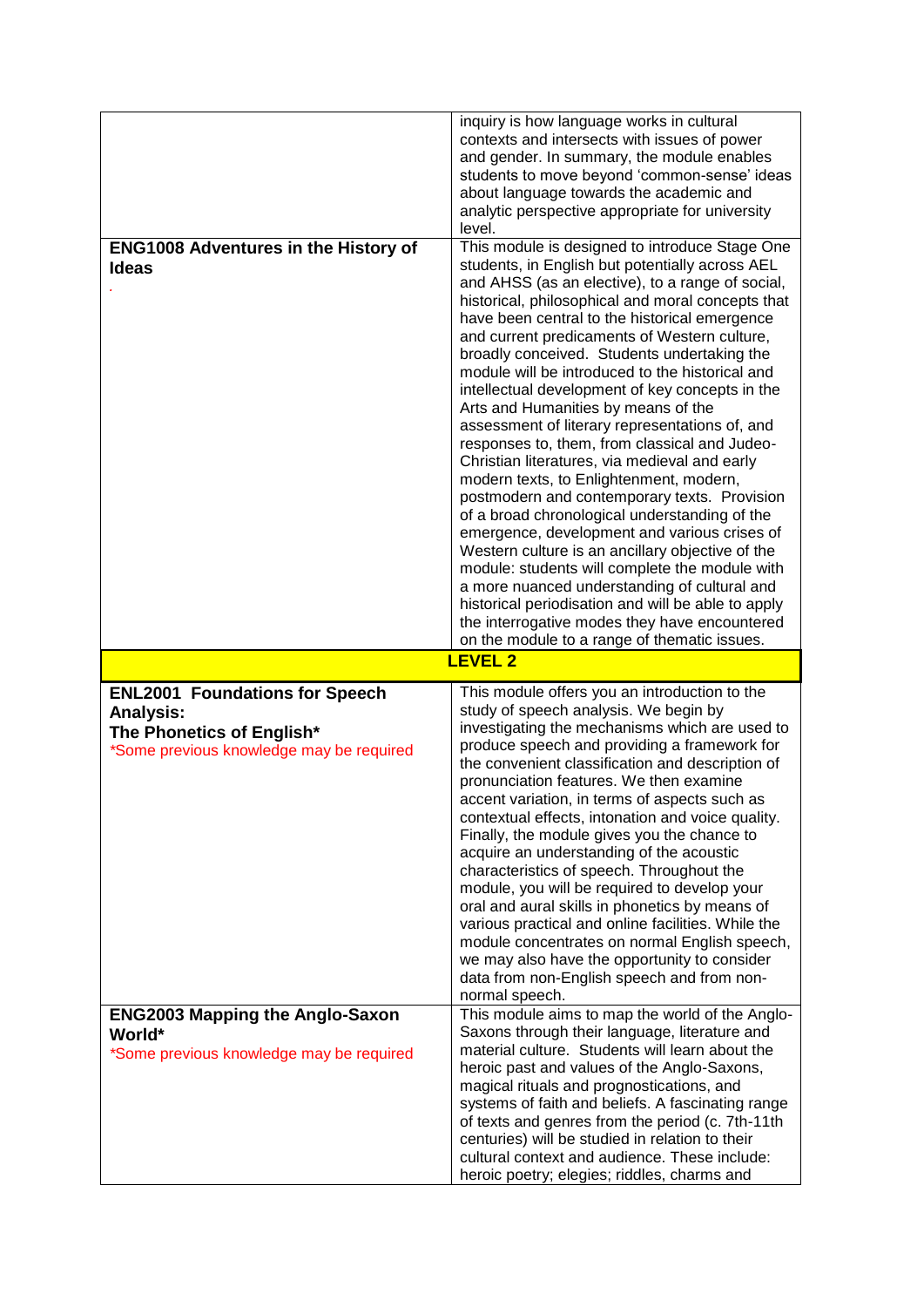|                                                                      | prognostications; historiography; and biblical<br>writings. Students will engage with selected<br>texts in the original language and consider<br>issues of literary interpretation and translation.<br>They will also be introduced to concepts of<br>authorship, gender, genre, time, health, self,<br>otherness and religion. Students will become<br>familiar with the basics of Old English literary<br>and religious vocabulary and acquire a working<br>knowledge of the Old English manuscript<br>tradition. |
|----------------------------------------------------------------------|---------------------------------------------------------------------------------------------------------------------------------------------------------------------------------------------------------------------------------------------------------------------------------------------------------------------------------------------------------------------------------------------------------------------------------------------------------------------------------------------------------------------|
| <b>ENG2041 Havoc and Rebellion: Writing</b>                          | From the Black Death to the Uprising of 1381;<br>from the usurpation and murder of King Richard                                                                                                                                                                                                                                                                                                                                                                                                                     |
| and Reading Later Medieval England                                   | II to the Oldcastle Rebellion of 1414; from the                                                                                                                                                                                                                                                                                                                                                                                                                                                                     |
|                                                                      | rise of the Lollard heresy to the Wars of the<br>Roses - how did late medieval writing, from                                                                                                                                                                                                                                                                                                                                                                                                                        |
|                                                                      | Chaucer's The Canterbury Tales, Langland's                                                                                                                                                                                                                                                                                                                                                                                                                                                                          |
|                                                                      | Piers Plowman, and Gower's Vox Clamantis, to                                                                                                                                                                                                                                                                                                                                                                                                                                                                        |
|                                                                      | the work of a range of anonymous poets,<br>dramatists, and chroniclers, respond to several                                                                                                                                                                                                                                                                                                                                                                                                                          |
|                                                                      | decades of tumultuous social and cultural                                                                                                                                                                                                                                                                                                                                                                                                                                                                           |
|                                                                      | change? This module introduces students to<br>the vibrancy and vitality of a crucial period in the                                                                                                                                                                                                                                                                                                                                                                                                                  |
|                                                                      | history of English writing, and it explores the                                                                                                                                                                                                                                                                                                                                                                                                                                                                     |
|                                                                      | methodological challenges of reading literature<br>historically. Students will engage with key                                                                                                                                                                                                                                                                                                                                                                                                                      |
|                                                                      | historicist readings of the period's literature and                                                                                                                                                                                                                                                                                                                                                                                                                                                                 |
|                                                                      | will consider literature in its material<br>circumstances with reference to online                                                                                                                                                                                                                                                                                                                                                                                                                                  |
|                                                                      | facsimiles of key manuscript books, as well as                                                                                                                                                                                                                                                                                                                                                                                                                                                                      |
|                                                                      | the museological presentation of the period's<br>material culture. The key genres, conventions                                                                                                                                                                                                                                                                                                                                                                                                                      |
|                                                                      | and preoccupations of the period will be                                                                                                                                                                                                                                                                                                                                                                                                                                                                            |
|                                                                      | explored in relation to the explosive social<br>mobility that followed the devastation of the                                                                                                                                                                                                                                                                                                                                                                                                                       |
|                                                                      | Black Death. The module will conclude on the                                                                                                                                                                                                                                                                                                                                                                                                                                                                        |
|                                                                      | eve of the coronation of Henry VIII, when it was                                                                                                                                                                                                                                                                                                                                                                                                                                                                    |
|                                                                      | assumed that the political and religious tumult of<br>the 'calamitous fourteenth century' had finally                                                                                                                                                                                                                                                                                                                                                                                                               |
|                                                                      | been settled.                                                                                                                                                                                                                                                                                                                                                                                                                                                                                                       |
| <b>ENG2050 Introduction to Shakespeare</b><br>and Renaissance Drama* | This module introduces students to the drama of<br>the English Renaissance. It explores texts by a                                                                                                                                                                                                                                                                                                                                                                                                                  |
| *Some previous knowledge may be required                             | wide range of authors, including Shakespeare,                                                                                                                                                                                                                                                                                                                                                                                                                                                                       |
|                                                                      | Cary, Marlowe, Middleton, Rowley and Webster                                                                                                                                                                                                                                                                                                                                                                                                                                                                        |
|                                                                      | and examines the forces working on drama in<br>the early modern period. Lectures will provide                                                                                                                                                                                                                                                                                                                                                                                                                       |
|                                                                      | an introduction to the dramatic form, close                                                                                                                                                                                                                                                                                                                                                                                                                                                                         |
|                                                                      | readings of the set plays, and readings in<br>relation to contemporary issues such as                                                                                                                                                                                                                                                                                                                                                                                                                               |
|                                                                      | nationality, authority, desire, religion, sexuality,                                                                                                                                                                                                                                                                                                                                                                                                                                                                |
|                                                                      | gender, strangeness, race, identity, social<br>standing, fantasy, magic and taboo.                                                                                                                                                                                                                                                                                                                                                                                                                                  |
| ENG2061 Fiction to Austen (1660-1820)                                | This module examines the development of                                                                                                                                                                                                                                                                                                                                                                                                                                                                             |
|                                                                      | prose fiction in English from the later<br>seventeenth century to the early nineteenth                                                                                                                                                                                                                                                                                                                                                                                                                              |
|                                                                      | century. This is the period in which the novel                                                                                                                                                                                                                                                                                                                                                                                                                                                                      |
|                                                                      | emerged in its recognisably modern form,                                                                                                                                                                                                                                                                                                                                                                                                                                                                            |
|                                                                      | establishing itself as an important genre within<br>literary culture. It was also an era of generic                                                                                                                                                                                                                                                                                                                                                                                                                 |
|                                                                      | experimentation, as writers debated the nature                                                                                                                                                                                                                                                                                                                                                                                                                                                                      |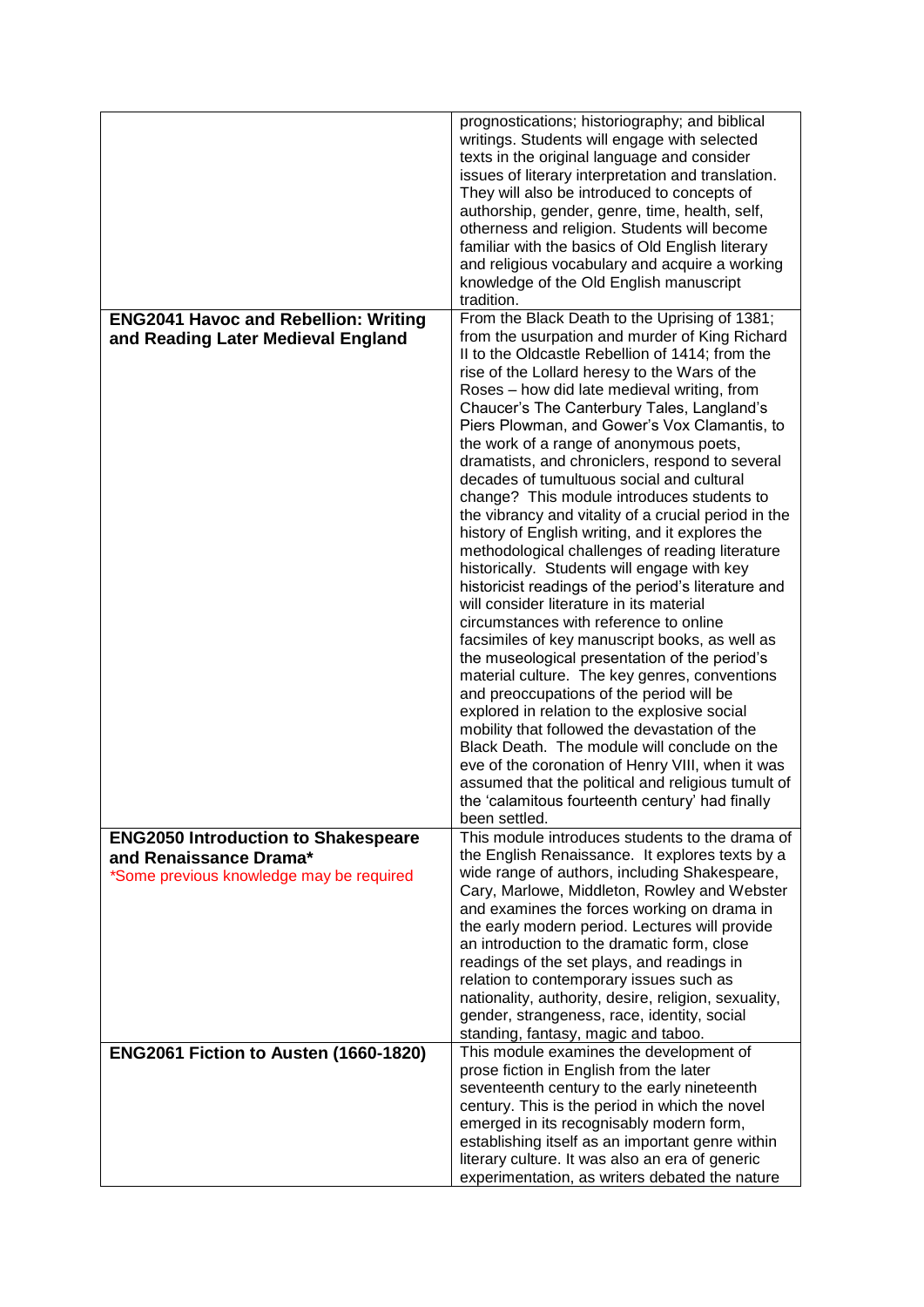|                                      | of the novel, took the form in new directions,                                                        |
|--------------------------------------|-------------------------------------------------------------------------------------------------------|
|                                      | and grappled with earlier modes of writing in                                                         |
|                                      | prose, such as romance and picaresque,<br>allegorical and fantastical fiction. In this module,        |
|                                      | we explore the variety of prose fiction published                                                     |
|                                      | during this period: from romance and amatory                                                          |
|                                      | fiction, through works of realism and social                                                          |
|                                      | comedy, to the sentimental and Gothic modes                                                           |
|                                      | that emerged in the later eighteenth century.                                                         |
|                                      | These works engaged closely with<br>contemporary social, cultural and political                       |
|                                      | issues, and we will consider texts that address                                                       |
|                                      | topics such as travel and empire; science and                                                         |
|                                      | civilisation; marriage and gender; crime,                                                             |
|                                      | morality and the state of the nation. By                                                              |
|                                      | considering these works in their literary and                                                         |
|                                      | cultural contexts, the module both highlights the<br>diversity of fiction written during this era and |
|                                      | charts the early history of the novel up to the                                                       |
|                                      | sophisticated narratives of Jane Austen.                                                              |
| ENG2063 Romantic Poetry, 1789-1832   | The Romantic period (c.1789-1832) witnessed                                                           |
|                                      | dramatic social and historical change as the                                                          |
|                                      | effects of major events such as the French<br>Revolution, the Napoleonic Wars, widespread             |
|                                      | Enclosure and the Industrial Revolution initiated                                                     |
|                                      | the sense of 'living in history'. In the midst of                                                     |
|                                      | these revolutionary changes, poets wrote with                                                         |
|                                      | new confidence of the importance of the                                                               |
|                                      | imagination, as a creative and utopian force; of<br>the beauty, fragility and power of the natural    |
|                                      | world; of political ideals of social justice; of the                                                  |
|                                      | arguments for gender equality. Poetry became                                                          |
|                                      | synonymous with the imagination as a force                                                            |
|                                      | which could unite idealism with social change.                                                        |
|                                      | This module studies a range of Romantic<br>poetry, including but not restricted to, the work          |
|                                      | of Anna Laetitia Barbauld, William Blake, Lord                                                        |
|                                      | Byron, John Clare, Samuel Taylor Coleridge,                                                           |
|                                      | Mary Robinson, Felicia Hemans, John Keats,                                                            |
|                                      | Percy Bysshe Shelley, Charlotte Smith, and                                                            |
|                                      | William Wordsworth. Poems will be studied                                                             |
|                                      | through the key themes of the revolutionary<br>imagination; the natural world; the language of        |
|                                      | class; representations of childhood; slavery and                                                      |
|                                      | feminism. One hour of each week's seminar                                                             |
|                                      | time will comprise a close reading of one key                                                         |
|                                      | poem for that week's discussion, with the                                                             |
|                                      | second hour being used for more generalized<br>and broader discussion. The module will also           |
|                                      | include a specialised library visit and a field trip                                                  |
|                                      | connected with the natural world.                                                                     |
| <b>ENG2064 Enlightenment and its</b> | This module introduces students to the                                                                |
| <b>Discontents</b>                   | intellectual arguments and counter-arguments                                                          |
|                                      | of the period known as the Age of<br>Enlightenment, running through the long                          |
|                                      | eighteenth century and embodied in its                                                                |
|                                      | literature. As an increasing emphasis on                                                              |
|                                      | rationality as a means to human understanding                                                         |
|                                      | came to challenge earlier forms of social and                                                         |
|                                      | political legitimacy, attitudes to self and identity;                                                 |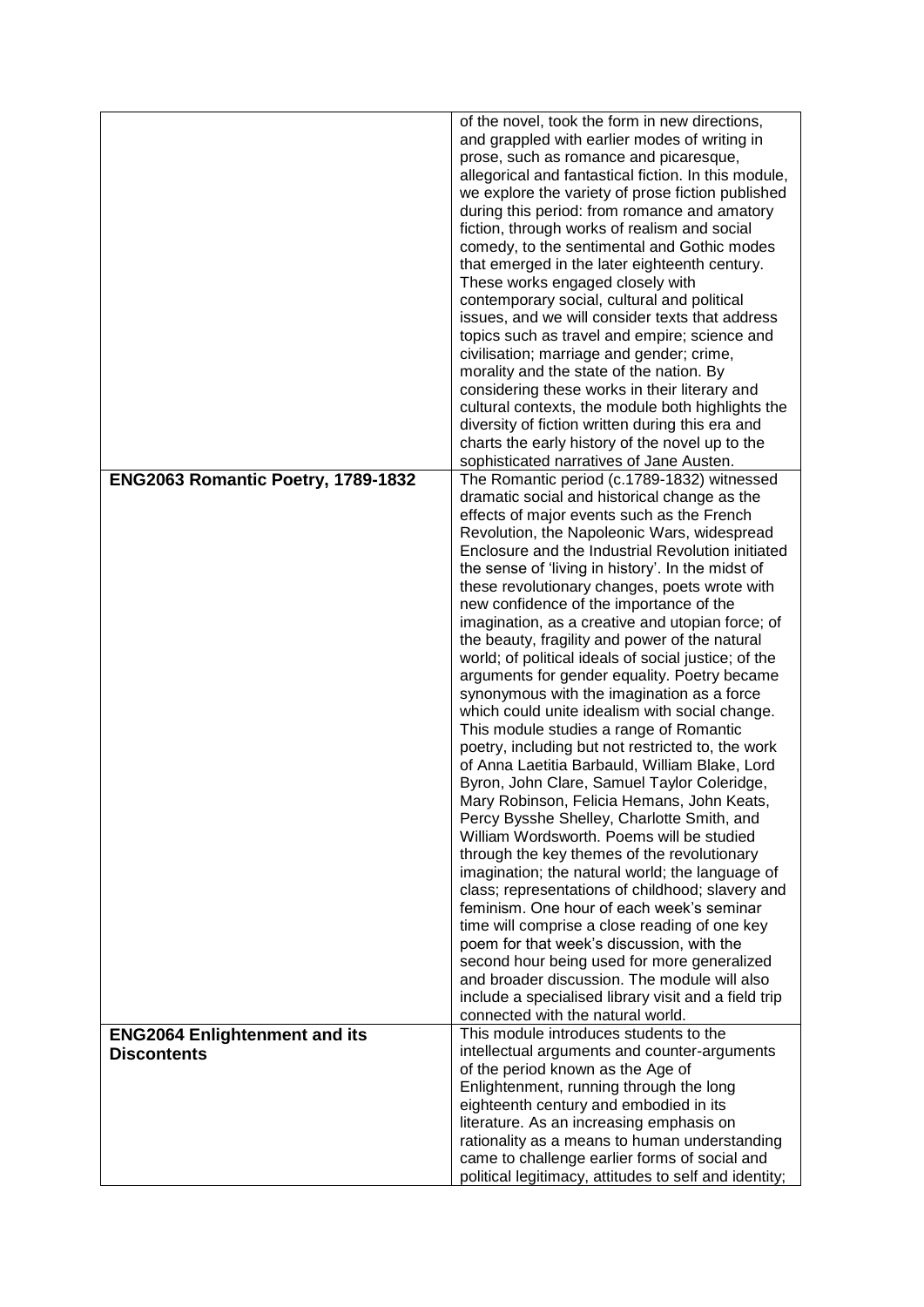|                                                              | science and religion; gender and sexuality;<br>politics and government were significantly<br>reformulated from the eighteenth century<br>onwards, with literature and the arts reflecting<br>and participating in the broad historical<br>movement that this shift in thinking represented.<br>We will introduce and debate some of these key<br>ideas of the Enlightenment (or of the various<br>forms of Enlightenment) in relation to the<br>development of generic categories and poetic<br>forms over the period. The module will be<br>organized around a series of texts and debates<br>implicated in significant cultural and historical<br>developments such as the growth of<br>individualism, consumerism, ideas of political<br>liberty and rights, and of the nation and its<br>overseas empire. The module will include<br>selections of poetry and prose (including literary<br>forms such as the periodical essay, life writings,<br>the political pamphlet, and the novel) to be read<br>in relation to contextual, literary-theoretical, and<br>historical considerations. We will also examine<br>revisionist responses to the Enlightenment,<br>reflecting the interests of contemporary authors<br>seeking to represent the marginalized or<br>silenced voices of the period such as those of<br>women, labouring classes, slaves, and colonial<br>others. |
|--------------------------------------------------------------|---------------------------------------------------------------------------------------------------------------------------------------------------------------------------------------------------------------------------------------------------------------------------------------------------------------------------------------------------------------------------------------------------------------------------------------------------------------------------------------------------------------------------------------------------------------------------------------------------------------------------------------------------------------------------------------------------------------------------------------------------------------------------------------------------------------------------------------------------------------------------------------------------------------------------------------------------------------------------------------------------------------------------------------------------------------------------------------------------------------------------------------------------------------------------------------------------------------------------------------------------------------------------------------------------------------------------------------------------------------------------------|
| <b>ENG2091 Creative Writing</b>                              | This creative writing drama module, focusing on                                                                                                                                                                                                                                                                                                                                                                                                                                                                                                                                                                                                                                                                                                                                                                                                                                                                                                                                                                                                                                                                                                                                                                                                                                                                                                                                 |
| (Scriptwriting)*<br>*Some previous knowledge may be required | writing for stage, screen and radio, will be<br>structured around the students' own written                                                                                                                                                                                                                                                                                                                                                                                                                                                                                                                                                                                                                                                                                                                                                                                                                                                                                                                                                                                                                                                                                                                                                                                                                                                                                     |
|                                                              | work. Two or three pieces of work by students<br>will be submitted each week for detailed                                                                                                                                                                                                                                                                                                                                                                                                                                                                                                                                                                                                                                                                                                                                                                                                                                                                                                                                                                                                                                                                                                                                                                                                                                                                                       |
|                                                              | discussion in seminar. Extracts from other,                                                                                                                                                                                                                                                                                                                                                                                                                                                                                                                                                                                                                                                                                                                                                                                                                                                                                                                                                                                                                                                                                                                                                                                                                                                                                                                                     |
|                                                              | published texts will also be provided to amplify<br>more general points arising from the group                                                                                                                                                                                                                                                                                                                                                                                                                                                                                                                                                                                                                                                                                                                                                                                                                                                                                                                                                                                                                                                                                                                                                                                                                                                                                  |
|                                                              | discussion. In this way, in the course of the                                                                                                                                                                                                                                                                                                                                                                                                                                                                                                                                                                                                                                                                                                                                                                                                                                                                                                                                                                                                                                                                                                                                                                                                                                                                                                                                   |
|                                                              | semester, students will look in depth at practical<br>aspects of dramatic writing - characterisation                                                                                                                                                                                                                                                                                                                                                                                                                                                                                                                                                                                                                                                                                                                                                                                                                                                                                                                                                                                                                                                                                                                                                                                                                                                                            |
|                                                              | story structure and dramatic language – and at                                                                                                                                                                                                                                                                                                                                                                                                                                                                                                                                                                                                                                                                                                                                                                                                                                                                                                                                                                                                                                                                                                                                                                                                                                                                                                                                  |
| <b>ENG2093 Creative Writing (Prose)*</b>                     | the evolution of the main dramatic forms.<br>This creative writing prose module will be                                                                                                                                                                                                                                                                                                                                                                                                                                                                                                                                                                                                                                                                                                                                                                                                                                                                                                                                                                                                                                                                                                                                                                                                                                                                                         |
| *Some previous knowledge may be required                     | structured around the students' own written                                                                                                                                                                                                                                                                                                                                                                                                                                                                                                                                                                                                                                                                                                                                                                                                                                                                                                                                                                                                                                                                                                                                                                                                                                                                                                                                     |
|                                                              | work. Two or three pieces of work will be<br>submitted each week for detailed discussion in                                                                                                                                                                                                                                                                                                                                                                                                                                                                                                                                                                                                                                                                                                                                                                                                                                                                                                                                                                                                                                                                                                                                                                                                                                                                                     |
|                                                              | seminar. Extracts from other, published texts will                                                                                                                                                                                                                                                                                                                                                                                                                                                                                                                                                                                                                                                                                                                                                                                                                                                                                                                                                                                                                                                                                                                                                                                                                                                                                                                              |
|                                                              | be provided to amplify more general points<br>arising from the group discussion. In this way, in                                                                                                                                                                                                                                                                                                                                                                                                                                                                                                                                                                                                                                                                                                                                                                                                                                                                                                                                                                                                                                                                                                                                                                                                                                                                                |
|                                                              | the course of the semester, students will look in                                                                                                                                                                                                                                                                                                                                                                                                                                                                                                                                                                                                                                                                                                                                                                                                                                                                                                                                                                                                                                                                                                                                                                                                                                                                                                                               |
|                                                              | depth at practical aspects of fiction writing -<br>characterisation, plot construction – and at the                                                                                                                                                                                                                                                                                                                                                                                                                                                                                                                                                                                                                                                                                                                                                                                                                                                                                                                                                                                                                                                                                                                                                                                                                                                                             |
|                                                              | evolution of the main prose forms and genres.                                                                                                                                                                                                                                                                                                                                                                                                                                                                                                                                                                                                                                                                                                                                                                                                                                                                                                                                                                                                                                                                                                                                                                                                                                                                                                                                   |
| <b>ENG2172 Inventing America</b>                             | This module analyses the historical, literary and<br>philosophical movements that generated the                                                                                                                                                                                                                                                                                                                                                                                                                                                                                                                                                                                                                                                                                                                                                                                                                                                                                                                                                                                                                                                                                                                                                                                                                                                                                 |
|                                                              | American literary tradition in the nineteenth                                                                                                                                                                                                                                                                                                                                                                                                                                                                                                                                                                                                                                                                                                                                                                                                                                                                                                                                                                                                                                                                                                                                                                                                                                                                                                                                   |
|                                                              | century. It will introduce students to the key<br>critical and cultural contexts, writers and                                                                                                                                                                                                                                                                                                                                                                                                                                                                                                                                                                                                                                                                                                                                                                                                                                                                                                                                                                                                                                                                                                                                                                                                                                                                                   |
|                                                              | movements of the American Renaissance as                                                                                                                                                                                                                                                                                                                                                                                                                                                                                                                                                                                                                                                                                                                                                                                                                                                                                                                                                                                                                                                                                                                                                                                                                                                                                                                                        |
|                                                              | well as the counter narratives (cited in questions<br>of gender, race, slavery as well as US religious                                                                                                                                                                                                                                                                                                                                                                                                                                                                                                                                                                                                                                                                                                                                                                                                                                                                                                                                                                                                                                                                                                                                                                                                                                                                          |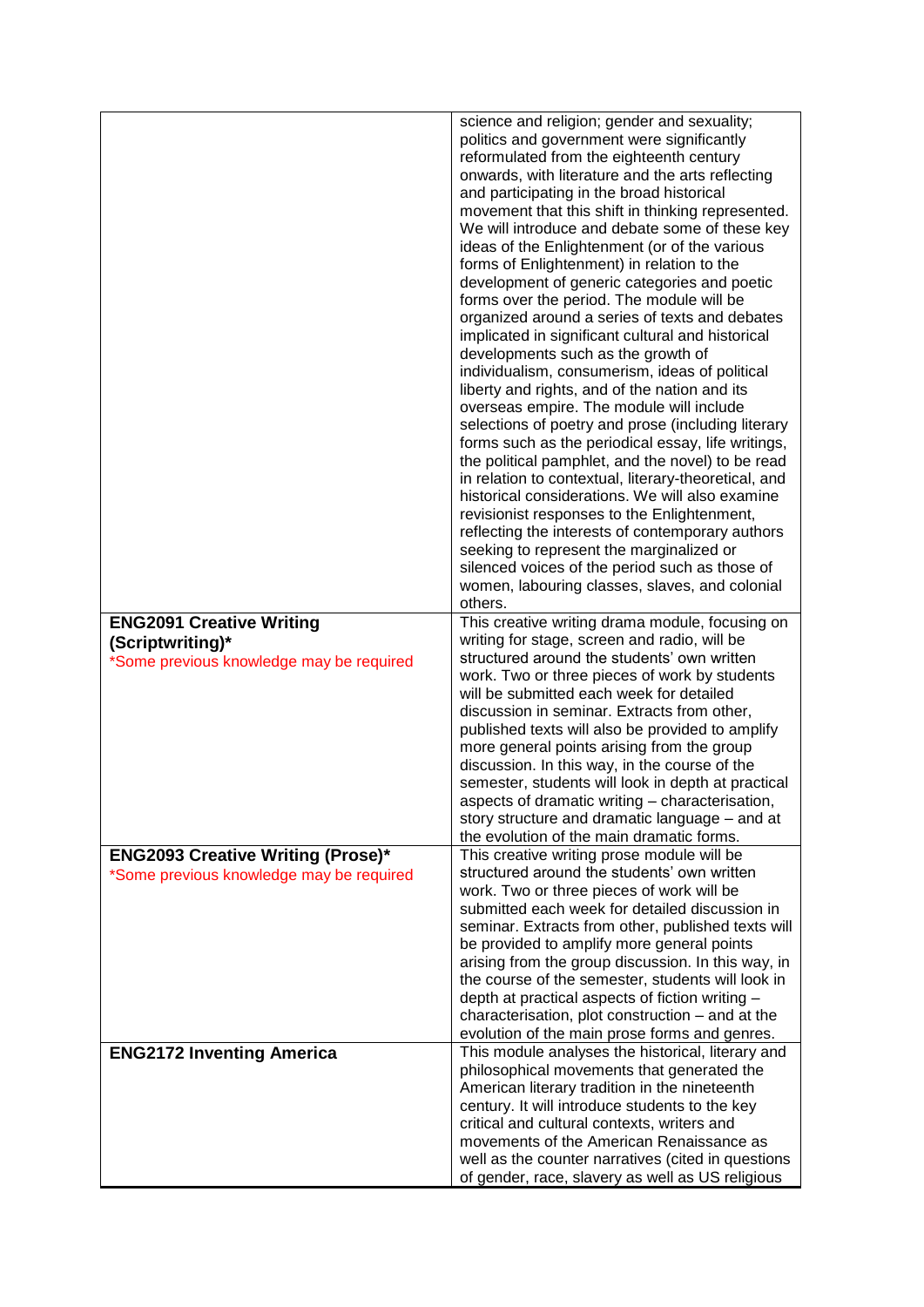|                                                                                                                                                                                      | and historical legacies) that produced enduring<br>documents of the nineteenth century. In part,<br>the module is a digest of canonical American<br>writing of the period but one that allows students<br>to read through and beyond the texts and into<br>the major debates underpinning the writing from<br>the new world between circa 1830 and 1900.                                                                                                                                                                                                                                                                                                                                                                                                                                                                                                                                                                                                                                                                                                                         |
|--------------------------------------------------------------------------------------------------------------------------------------------------------------------------------------|----------------------------------------------------------------------------------------------------------------------------------------------------------------------------------------------------------------------------------------------------------------------------------------------------------------------------------------------------------------------------------------------------------------------------------------------------------------------------------------------------------------------------------------------------------------------------------------------------------------------------------------------------------------------------------------------------------------------------------------------------------------------------------------------------------------------------------------------------------------------------------------------------------------------------------------------------------------------------------------------------------------------------------------------------------------------------------|
|                                                                                                                                                                                      | Backgrounding the module's discussions are<br>key historical events and phenomena particular<br>to the United States (e.g., the 1830s banking<br>collapse; the American Civil War; demographic<br>and population changes) and students will be                                                                                                                                                                                                                                                                                                                                                                                                                                                                                                                                                                                                                                                                                                                                                                                                                                   |
|                                                                                                                                                                                      | encouraged to fuse their literary investigations<br>with appropriate knowledge of historical and<br>social contexts.                                                                                                                                                                                                                                                                                                                                                                                                                                                                                                                                                                                                                                                                                                                                                                                                                                                                                                                                                             |
|                                                                                                                                                                                      | LEVEL 3*                                                                                                                                                                                                                                                                                                                                                                                                                                                                                                                                                                                                                                                                                                                                                                                                                                                                                                                                                                                                                                                                         |
| <b>ENL3004 Language in the Media</b><br>*Prerequisites may apply. Students may need to<br>show evidence of previous study                                                            | This module aims to provide a strong<br>background in English language by focusing on<br>the print and broadcast media in Britain. It will<br>also introduce students to some of the<br>theoretical concepts and critical issues<br>associated with Media studies. For students,<br>one of the most effective ways to begin<br>understanding the media is to analyse media<br>texts such as newspaper articles, magazine<br>advertisements, political speeches, television<br>and radio interviews, talk shows in detail.<br>Students will also look at non-verbal<br>communication, layouts, and images to see how<br>language interacts with other modes of<br>communication. The course examines important<br>media issues, such as the myth of a free press,<br>racism, violence and commercialization and<br>also provides important information on areas of<br>media studies essential for analysing media<br>discourse, i.e. media practices (the way<br>reporters and editors work and how audiences                                                                     |
| <b>ENG3060 Contemporary Irish and</b><br><b>Scottish Fiction: Devolutionary</b><br>Identities*<br>*Prerequisites may apply. Students may need to<br>show evidence of previous study. | shape and are shaped by the media).<br>The past decades have not only seen an<br>increasing interest in the historical, political and<br>economic crosscurrents between Scotland and<br>Ireland, but they have also witnessed a<br>remarkable literary renaissance on both sides of<br>the Irish Sea. This course explores the<br>transformed literary landscape of Irish and<br>Scottish fiction since the 1980s in relation to the<br>(d) evolutionary processes of cultural and social<br>change in today's Atlantic archipelago,<br>concerning in particular the Irish Republic's<br>economic boom in the 1990s (commonly<br>referred to as the 'Celtic Tiger'), the Peace<br>Process in Northern Ireland, and the movement<br>towards the reconstitution of the Scottish<br>Parliament. We will examine how these<br>changes and the issues that they raise are<br>reflected in an indicative selection of Irish,<br>Northern Irish, and Scottish novels, focusing on<br>the relationship between the formal and stylistic<br>experiments often found in these writings and |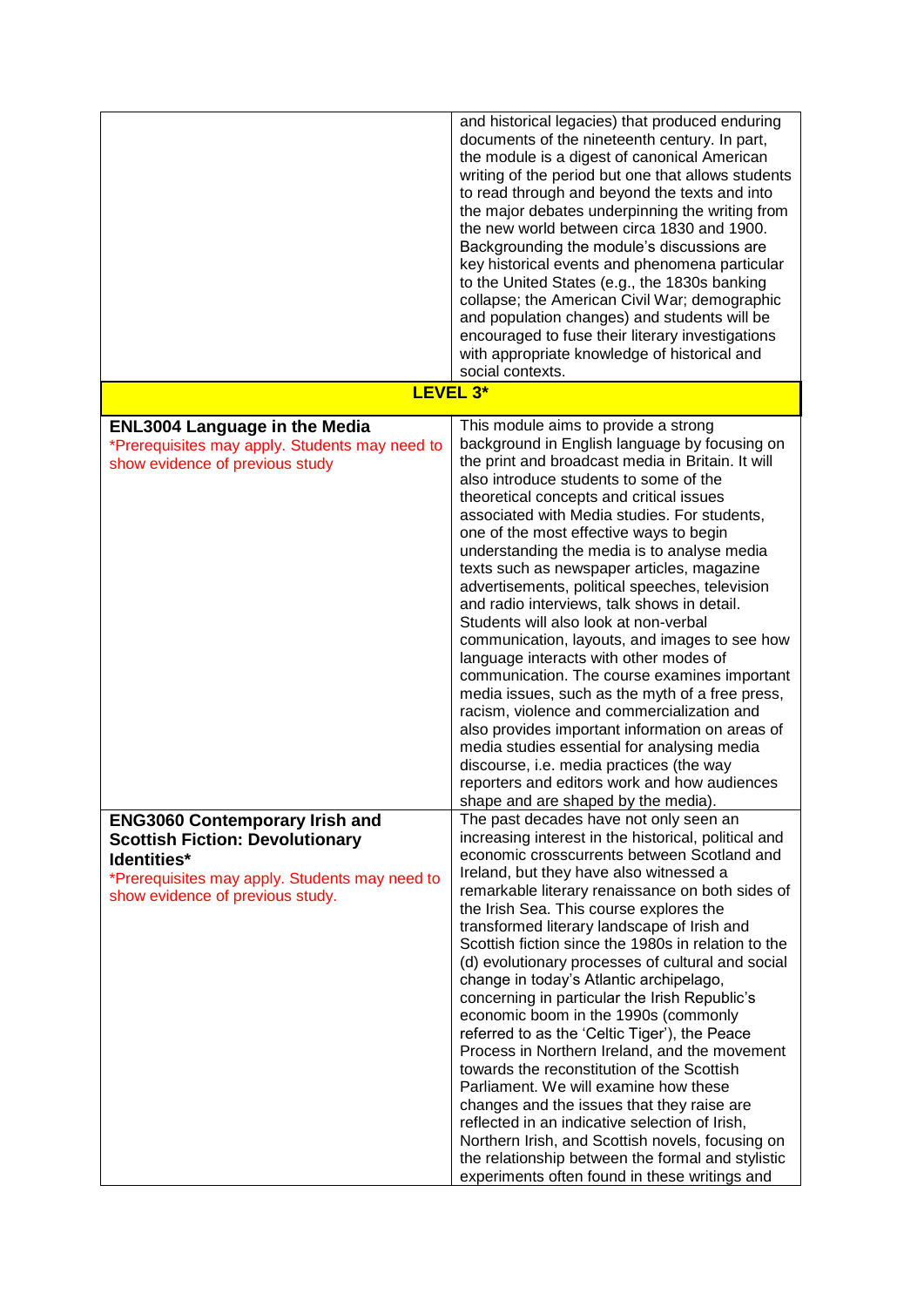|                                                                                    | the concepts of identity, society, the nation,<br>history, and gender that they draw on, resist,<br>and/or give rise to. In this respect, we will pay<br>due attention to ideas about the role of<br>literature, gender, sexuality, class, race, and<br>religion in the (re)construction of national<br>identity; questions of power, authority and<br>authenticity, and the impact of globalization on<br>cultural production; the politics of place and the<br>rural/urban divide; revisions and representations<br>of history, and issues of trauma and memory;<br>the literary use of non-standard English;<br>narrative tropes, techniques, and typographic<br>experiments. This course aims to establish a<br>comparative framework in order to trace the<br>shared concerns and noteworthy differences<br>that characterise and constitute a significant<br>part of the contemporary Irish and Scottish<br>literary scene. It is designed to introduce<br>students to dominant critical and literary<br>paradigms as well as key debates in Irish and<br>Scottish Studies raised by postcolonialism,<br>postmodernism, (post-) nationalism, gender<br>studies, and feminism. To that end, literary texts<br>will be read alongside theoretical and cultural<br>perspectives in both fields, copies of which will<br>be provided in a course reader. |
|------------------------------------------------------------------------------------|------------------------------------------------------------------------------------------------------------------------------------------------------------------------------------------------------------------------------------------------------------------------------------------------------------------------------------------------------------------------------------------------------------------------------------------------------------------------------------------------------------------------------------------------------------------------------------------------------------------------------------------------------------------------------------------------------------------------------------------------------------------------------------------------------------------------------------------------------------------------------------------------------------------------------------------------------------------------------------------------------------------------------------------------------------------------------------------------------------------------------------------------------------------------------------------------------------------------------------------------------------------------------------------------------------------------------------------------------------|
| <b>ENG3069 Televising the Victorians</b>                                           | This module aims to raise questions about the                                                                                                                                                                                                                                                                                                                                                                                                                                                                                                                                                                                                                                                                                                                                                                                                                                                                                                                                                                                                                                                                                                                                                                                                                                                                                                              |
| *Prerequisites may apply. Students may need to<br>show evidence of previous study. | relation between works of fiction set in the<br>Victorian period, and made-for-TV<br>reappropriations of these texts. It considers the<br>way that we 'read' the Victorian period through<br>visual image, and the impact of technologies of<br>the visual on the written word. It introduces<br>different theoretical approaches to film, and<br>explains, by means of example, the differences<br>between cinema and television. It explores<br>connection between cinematic practice<br>(montage, the shot, editing, sound, space and<br>mise-en-scène) and notions of writing. It will ask<br>questions about the nature of genre,<br>spectatorship, and issues of ideology and effect.<br>The module will concentrate on identifying the<br>range of different resources required to<br>understand the flow of images on the TV<br>screen, and will examine how 'adaptation' is<br>conceptualised, particularly the ways in which<br>the comparison of book and film is haunted by<br>notions of faithfulness and the 'original' primacy<br>of the literary work.                                                                                                                                                                                                                                                                                     |
| <b>ENG3087 Shakespeare on Screen*</b>                                              | The late twentieth century has seen a                                                                                                                                                                                                                                                                                                                                                                                                                                                                                                                                                                                                                                                                                                                                                                                                                                                                                                                                                                                                                                                                                                                                                                                                                                                                                                                      |
| *Prerequisites may apply. Students may need to<br>show evidence of previous study. | proliferation of Shakespeare on screen. This<br>module investigates the phenomenon through<br>the cinematic history of four plays - Henry V,<br>Romeo and Juliet, Hamlet and Othello. It looks<br>at the work of directors such as Laurence<br>Olivier, Franco Zeffirelli, Orson Welles, Kenneth<br>Branagh, Baz Luhrmann, Oliver Parker and<br>Michael Almereyda. Debate will focus upon the<br>following areas; the relationship between the                                                                                                                                                                                                                                                                                                                                                                                                                                                                                                                                                                                                                                                                                                                                                                                                                                                                                                             |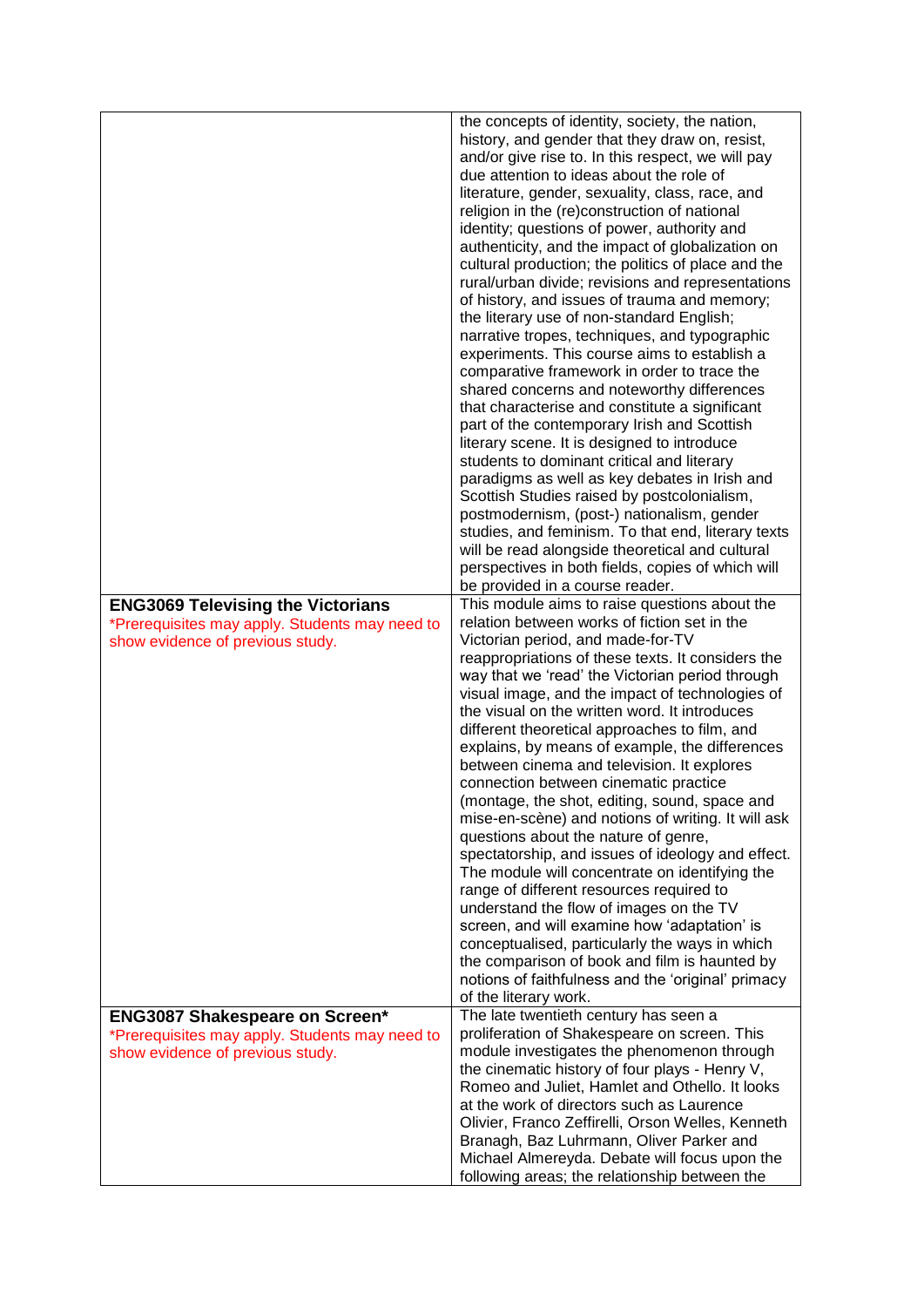|                                                                                                                                                                                                  | playtext and the film; the malleability of<br>Shakespeare as a cultural icon; the relevance of<br>Shakespeare to a modern audience; the shifting<br>status of Shakespeare as a signifier of gender,<br>race, technology and politics.                                                                                                                                                                                                                                                                                                                                                                                                                                                                                                                                                                                                                                                                                                                                                                                                                                                                                                                               |
|--------------------------------------------------------------------------------------------------------------------------------------------------------------------------------------------------|---------------------------------------------------------------------------------------------------------------------------------------------------------------------------------------------------------------------------------------------------------------------------------------------------------------------------------------------------------------------------------------------------------------------------------------------------------------------------------------------------------------------------------------------------------------------------------------------------------------------------------------------------------------------------------------------------------------------------------------------------------------------------------------------------------------------------------------------------------------------------------------------------------------------------------------------------------------------------------------------------------------------------------------------------------------------------------------------------------------------------------------------------------------------|
| <b>ENG3184 Contemporary Literature:</b><br>Poetry and Precariousness in the<br><b>Twenty-First Century</b><br>*Prerequisites may apply. Students may need to<br>show evidence of previous study. | This module investigates the way in which the<br>contemporary era is registered in a range of<br>texts published in the twenty-first century.<br>Precariousness is central to its reflection on the<br>contemporary period and condition. It considers<br>the precariousness of political economies, state<br>security, ecology and social bonds, to ask if and<br>how contemporary literary form registers<br>precariousness, syntactically, structurally and in<br>its modes of speech and address, and what<br>alternatives it might offer to the precarious<br>contemporary condition. Beginning with an<br>introduction to neoliberalism, the module will<br>consider the contemporary period by<br>encompassing debt and accumulation,<br>collective life, contemporary warfare and<br>violence, non-human animals and<br>environments, and networked, digital<br>technologies. It includes satirical short stories,<br>long poems addressing contemporary crises,<br>lyric depictions of modern warfare and violence,<br>individual volumes that examine non-human<br>animals, plant and mineral life, traditional lyric<br>forms and cut and paste poetics. |
| <b>ENH3008 Contemporary US Crime</b><br><b>Fiction</b><br>*Prerequisites may apply. Students may need to<br>show evidence of previous study.                                                     | This module examines some of the different<br>manifestations of contemporary U.S. crime<br>fiction since the late 1960s. Beginning with a<br>section on 'policing the city' and the ways in<br>which the genre negotiates the complex inter-<br>relationship of race, class and capitalism, the<br>module moves on to consider state violence and<br>public corruption before concluding with an<br>examination of the limitations of state power and<br>the international reach of some crime fiction.<br>Rather than arguing for the genre as a singular,<br>static entity, the module examines its<br>proliferation and diversity in the contemporary<br>era (focusing on novels, TV series and films)<br>and explores connections between crime fiction<br>and other genres (e.g. urban realism and<br>espionage fiction). In doing so, the module aims<br>to situate different kinds of crime fiction as a<br>series of complex negotiations with different<br>forms of political authority (e.g. the police, the<br>state, capitalism etc.).                                                                                                                  |
| ENL3011 Stylistics: Analysing style in<br>language*<br>*Prerequisites may apply. Students may need to<br>show evidence of previous study.                                                        | Stylistics is the application of analytical models<br>and methods from linguistics to rhetorical texts,<br>including (but not limited to) fictional and<br>persuasive texts. In this module, the students<br>are introduced to the analytical frameworks<br>used in contemporary Stylistics, which draw on<br>a range of approaches from Pragmatics, Corpus                                                                                                                                                                                                                                                                                                                                                                                                                                                                                                                                                                                                                                                                                                                                                                                                         |
|                                                                                                                                                                                                  | Linguistics and Cognitive Psychology. The<br>frameworks are applied to texts to demonstrate<br>how the linguistic patterns employed lead to                                                                                                                                                                                                                                                                                                                                                                                                                                                                                                                                                                                                                                                                                                                                                                                                                                                                                                                                                                                                                         |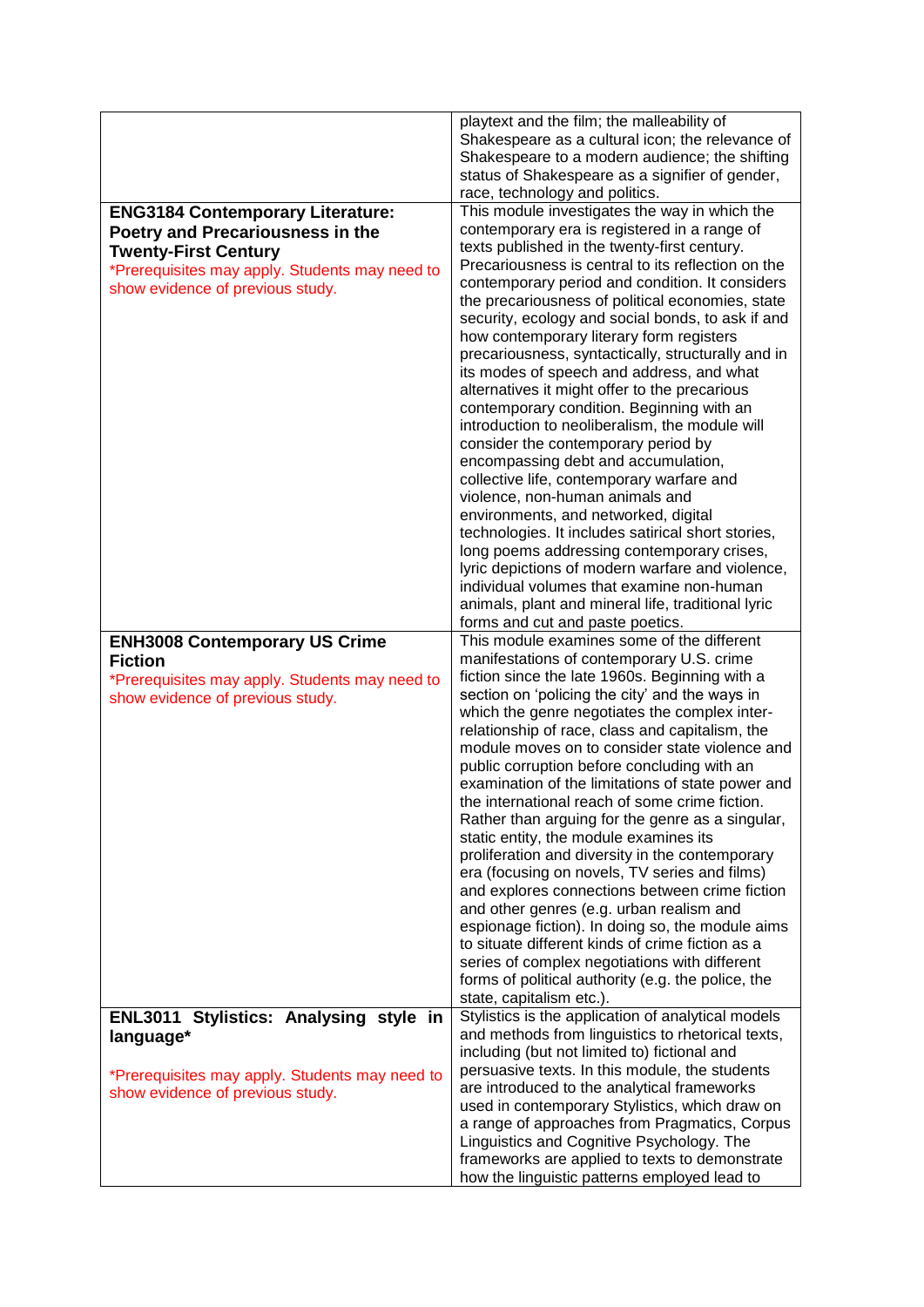| stylistic effects. The students will practice       |
|-----------------------------------------------------|
| applying the models to a variety of texts,          |
| identifying the linguistic features that contribute |
| towards style in language.                          |

| <b>SEMESTER TWO: SPRING</b>                                                             |                                                                                                                                                                                                                                                                                                                                                                                                                                                                                                                                                                                                                                                                                                                                                                                                                                                                                                                                                                                                                                                                                                                                                                                                                                                                                                                                                                                                                                                                                                                                                             |
|-----------------------------------------------------------------------------------------|-------------------------------------------------------------------------------------------------------------------------------------------------------------------------------------------------------------------------------------------------------------------------------------------------------------------------------------------------------------------------------------------------------------------------------------------------------------------------------------------------------------------------------------------------------------------------------------------------------------------------------------------------------------------------------------------------------------------------------------------------------------------------------------------------------------------------------------------------------------------------------------------------------------------------------------------------------------------------------------------------------------------------------------------------------------------------------------------------------------------------------------------------------------------------------------------------------------------------------------------------------------------------------------------------------------------------------------------------------------------------------------------------------------------------------------------------------------------------------------------------------------------------------------------------------------|
| <b>Module Details</b>                                                                   | <b>Description</b>                                                                                                                                                                                                                                                                                                                                                                                                                                                                                                                                                                                                                                                                                                                                                                                                                                                                                                                                                                                                                                                                                                                                                                                                                                                                                                                                                                                                                                                                                                                                          |
|                                                                                         | <b>LEVEL 1</b>                                                                                                                                                                                                                                                                                                                                                                                                                                                                                                                                                                                                                                                                                                                                                                                                                                                                                                                                                                                                                                                                                                                                                                                                                                                                                                                                                                                                                                                                                                                                              |
| <b>ENG1002 English in Context</b><br><b>ENG1090 Introduction to Creative</b><br>Writing | This module examines a broad sample of recent<br>fiction. In doing so, it raises a set of general<br>questions: 1) Whose contemporary experience does<br>this literature address? 2) What economic or political<br>factors lead to a shared sense of the contemporary?<br>3) How does modern fiction relate to these broader<br>social forces? The module has a three-part structure.<br>Section 1 examines the sociology of contemporary<br>taste; it focuses on the institutions and practices that<br>shape aesthetic judgement. Section 2 analyses<br>literary treatments of contemporary political issues<br>and examines the suitability of literature as a vehicle<br>for political reflection. The final section of the module<br>explores the ways in which recent fiction has raised<br>questions about the nature and function of religion in<br>the modern world.<br>This module is designed as an introduction to<br>creative writing, and will cover the three main creative<br>genres: poetry, prose fiction, and scriptwriting. The<br>focus throughout will be on the rules of successful<br>creative writing, both generally and in relation to each<br>kind of writing's specific requirements. The module<br>will be split equally between reading and writing: a<br>series of set texts will be used as a platform for<br>discussing what each literary form requires,<br>technically and aesthetically. Students will then be<br>expected to emulate these forms in their own writing<br>exercises. There will be a heavy emphasis on |
|                                                                                         | standard grammar, stylistic clarity, accuracy of<br>language, and proper presentation of work.                                                                                                                                                                                                                                                                                                                                                                                                                                                                                                                                                                                                                                                                                                                                                                                                                                                                                                                                                                                                                                                                                                                                                                                                                                                                                                                                                                                                                                                              |
|                                                                                         | <b>LEVEL 2</b>                                                                                                                                                                                                                                                                                                                                                                                                                                                                                                                                                                                                                                                                                                                                                                                                                                                                                                                                                                                                                                                                                                                                                                                                                                                                                                                                                                                                                                                                                                                                              |
| <b>ENG2000 An Introduction to Critical and</b><br><b>Cultural Theory</b>                | 'Critical and Cultural Theory' names a panoply of<br>intellectual movements, philosophical currents and<br>political perspectives emerging out of the crisis in<br>European culture and identity precipitated by the<br>pace of political, technological and social change in<br>the nineteenth century. That crisis was exacerbated<br>by the world wars of the twentieth century, the rise of<br>Communism, and the collapse of Western<br>imperialism. This module introduces students to key<br>issues in critical and cultural theory, historicising its<br>emergence and reflecting on its current<br>preoccupations. Beginning with the 'masters of<br>suspicion', Freud, Nietzsche and Marx, who are often<br>perceived to have brought the project of                                                                                                                                                                                                                                                                                                                                                                                                                                                                                                                                                                                                                                                                                                                                                                                              |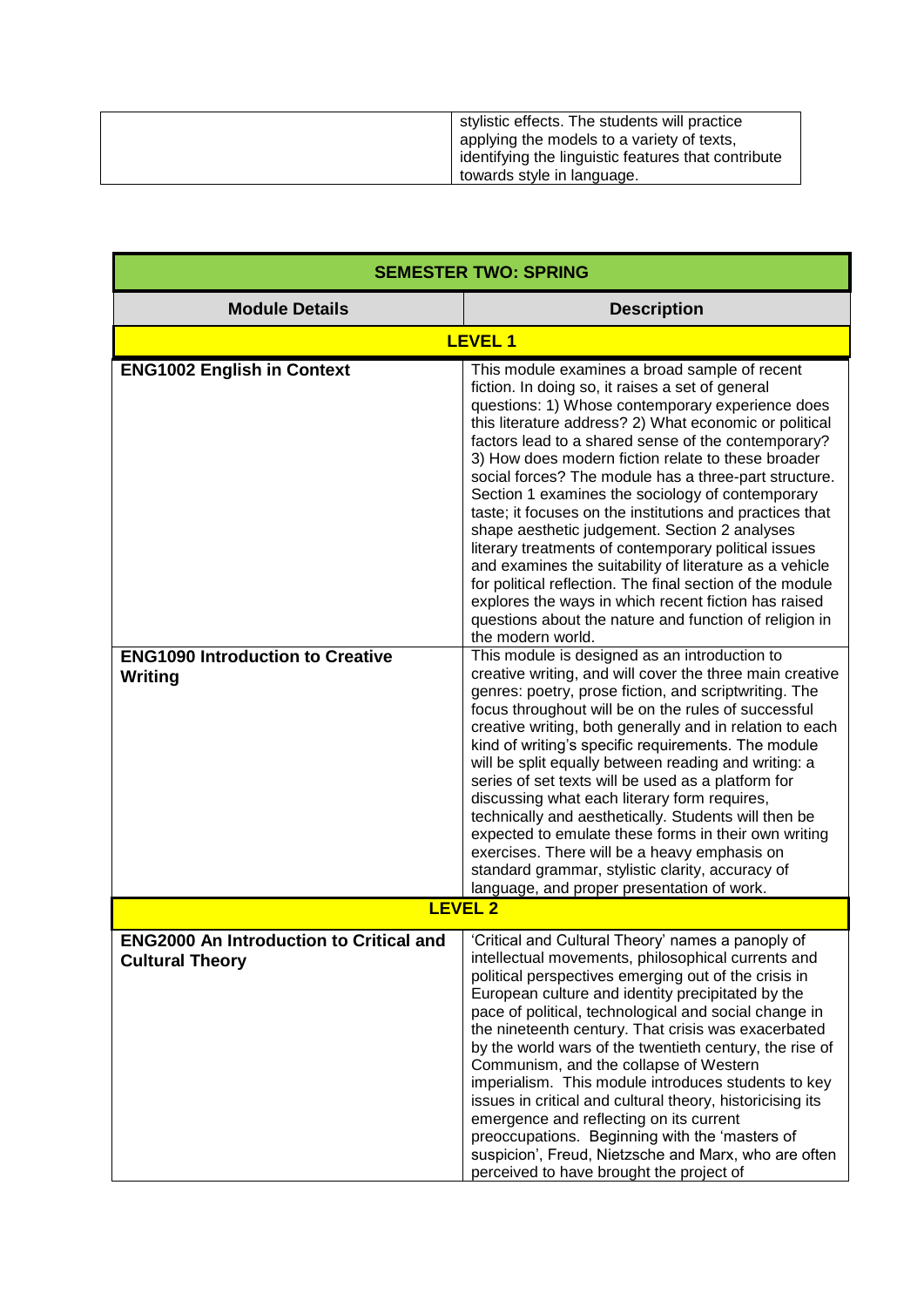|                                                                   | Enlightenment humanism to a shuddering halt, the<br>module will trace the development of a variety of<br>important theoretical perspectives, including Marxism,<br>psychoanalysis, structuralism and poststructuralism,<br>historicism, gender studies, and bio-politics and<br>posthumanism. The module will build on the<br>questions asked by the Stage One module ENG xxx<br>Adventures in Literature and the History of Ideas and<br>will complement the approaches taken on other Stage<br>Two modules, given its historicising agenda. |
|-------------------------------------------------------------------|-----------------------------------------------------------------------------------------------------------------------------------------------------------------------------------------------------------------------------------------------------------------------------------------------------------------------------------------------------------------------------------------------------------------------------------------------------------------------------------------------------------------------------------------------|
| <b>ENL2002 The English Language:</b><br><b>Language and Power</b> | This module investigates the ways in which language<br>intersects with the social and political reflexes of<br>power and ideology. Students are encouraged to                                                                                                                                                                                                                                                                                                                                                                                 |
|                                                                   | challenge, through exposure and then analysis, the<br>discourse conventions that characterise the language                                                                                                                                                                                                                                                                                                                                                                                                                                    |
|                                                                   | of powerful groups and institutions. This module<br>places particular emphasis on print and broadcast<br>media, legal, political and advertising discourse, and<br>on other forms of institutional rhetoric. Among the                                                                                                                                                                                                                                                                                                                        |
|                                                                   | topics covered are: The Discourse of Institutions and<br>Organisations; Power and Talk; Language and                                                                                                                                                                                                                                                                                                                                                                                                                                          |
|                                                                   | Gender; Language and Race; Language and the<br>Law; Humour as Power; Political Discourse and the<br>Language of Advertising.                                                                                                                                                                                                                                                                                                                                                                                                                  |
| <b>ENL2004 History of English: Studying</b>                       | This module explores the linguistic history of English                                                                                                                                                                                                                                                                                                                                                                                                                                                                                        |
| Language                                                          | from prehistoric times to the present day. Adopting a                                                                                                                                                                                                                                                                                                                                                                                                                                                                                         |
| Change                                                            | chronological approach and working always with<br>reference to texts, it traces the development and use                                                                                                                                                                                                                                                                                                                                                                                                                                       |
|                                                                   | of the language through varieties of Old English,                                                                                                                                                                                                                                                                                                                                                                                                                                                                                             |
|                                                                   | Middle English, Early Modern English and Present                                                                                                                                                                                                                                                                                                                                                                                                                                                                                              |
|                                                                   | Day English. The key topics of the course, applied to                                                                                                                                                                                                                                                                                                                                                                                                                                                                                         |
|                                                                   | each of the periods studied, are (i) internal features,<br>examining underlying grammatical characteristics; (ii)                                                                                                                                                                                                                                                                                                                                                                                                                             |
|                                                                   | external features, with particular reference to                                                                                                                                                                                                                                                                                                                                                                                                                                                                                               |
|                                                                   | vocabulary; and (iii) transitional and sociolinguistic                                                                                                                                                                                                                                                                                                                                                                                                                                                                                        |
|                                                                   | features, considering the social context of language                                                                                                                                                                                                                                                                                                                                                                                                                                                                                          |
|                                                                   | change, paying attention to changing practices in<br>language writing.                                                                                                                                                                                                                                                                                                                                                                                                                                                                        |
| <b>ENG2045 Reading Revolutions: the</b>                           |                                                                                                                                                                                                                                                                                                                                                                                                                                                                                                                                               |
| English Bible, medieval to early modern                           | The Bible was the well-spring of a rich and diverse                                                                                                                                                                                                                                                                                                                                                                                                                                                                                           |
|                                                                   | literary culture, from the Middle Ages to the                                                                                                                                                                                                                                                                                                                                                                                                                                                                                                 |
|                                                                   | Renaissance, that marks the beginnings of modern                                                                                                                                                                                                                                                                                                                                                                                                                                                                                              |
|                                                                   | literatures in English. But it was also a source of                                                                                                                                                                                                                                                                                                                                                                                                                                                                                           |
|                                                                   | extraordinary intellectual and political controversy<br>and debate, from the Wycliffite heresy in the 14th                                                                                                                                                                                                                                                                                                                                                                                                                                    |
|                                                                   | century to the central role Scripture played in the                                                                                                                                                                                                                                                                                                                                                                                                                                                                                           |
|                                                                   | ideological formations of the English Civil War. This                                                                                                                                                                                                                                                                                                                                                                                                                                                                                         |
|                                                                   | module assesses how the Bible irrigated the English<br>literary imagination, from the 14th to 17th centuries,                                                                                                                                                                                                                                                                                                                                                                                                                                 |
|                                                                   | in a variety of genres: from the civic Cycle Plays of                                                                                                                                                                                                                                                                                                                                                                                                                                                                                         |
|                                                                   | Chester and York to the biblically-immersed protest                                                                                                                                                                                                                                                                                                                                                                                                                                                                                           |
|                                                                   | poetry of Piers Plowman; from the Lollard promoters<br>of 'scriptura sola' and their self-hereticating critic                                                                                                                                                                                                                                                                                                                                                                                                                                 |
|                                                                   | Bishop Reginald Pecock, to the translators of the                                                                                                                                                                                                                                                                                                                                                                                                                                                                                             |
|                                                                   | Geneva Bible. The module will explore writers such                                                                                                                                                                                                                                                                                                                                                                                                                                                                                            |
|                                                                   | as Elizabeth Clarke, Abiezer Coppe, Alexander                                                                                                                                                                                                                                                                                                                                                                                                                                                                                                 |
|                                                                   | Montgomery, Andrew Marvell, Sir Thomas More,<br>Shakespeare and Milton, and will encourage students                                                                                                                                                                                                                                                                                                                                                                                                                                           |
|                                                                   | to develop their understanding of the literary textures<br>of the Bible itself. Students will assess the intellectual                                                                                                                                                                                                                                                                                                                                                                                                                         |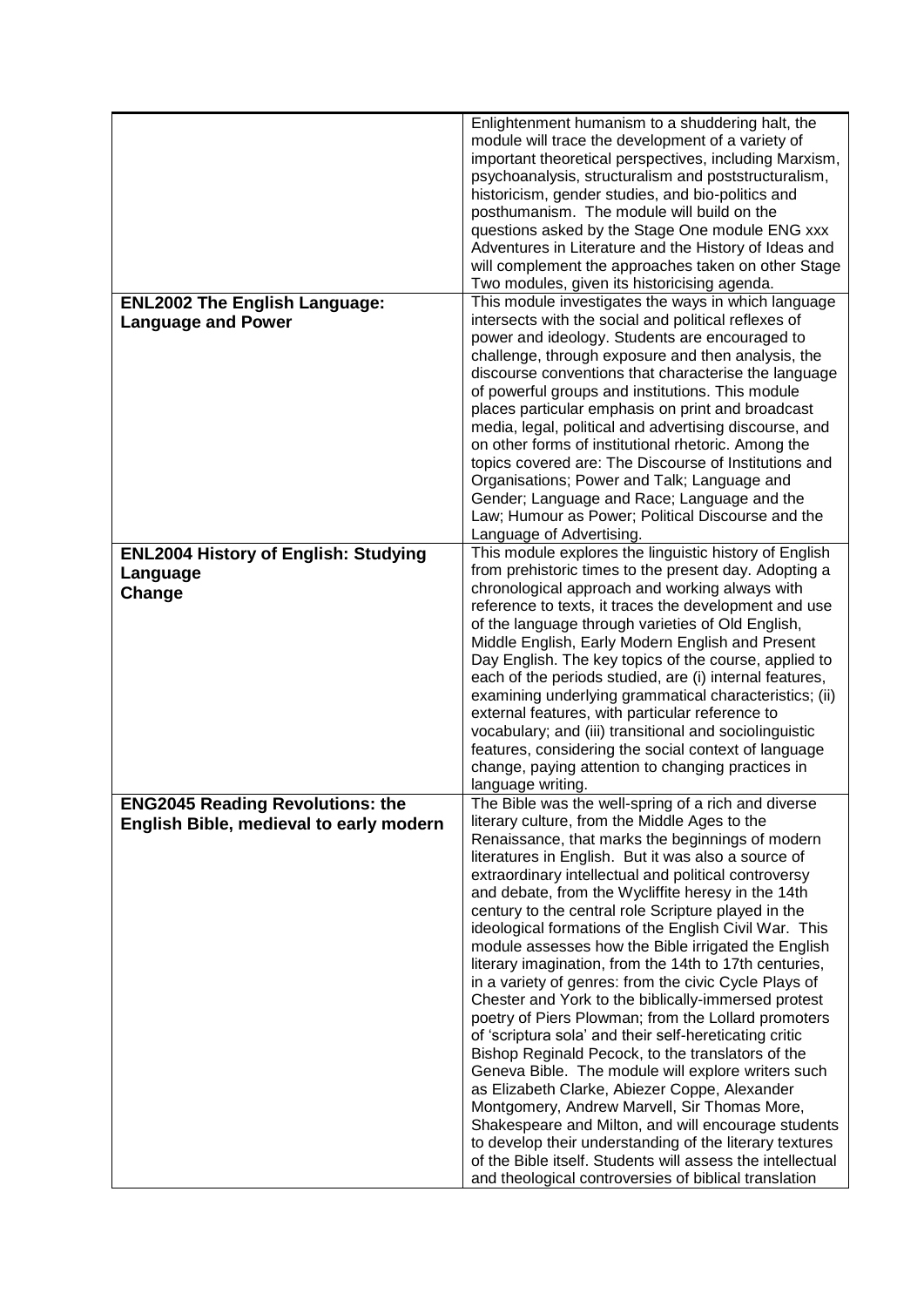|                                                | and how the Bible played a central role in developing                                                             |
|------------------------------------------------|-------------------------------------------------------------------------------------------------------------------|
|                                                | notions of British identity across the medieval and<br>early modern periods.                                      |
| <b>ENG2060 Modernism and Modernity</b>         | This module introduces students to the literature and                                                             |
|                                                | culture of the period 1900-1930, with a focus on the                                                              |
|                                                | literary movements grouped under the term                                                                         |
|                                                | 'modernism'. These literary texts will be examined as                                                             |
|                                                | complicated and ambivalent responses to the<br>experience of modernity. Students will cover key                   |
|                                                | figures of British and Irish 'High Modernism', including                                                          |
|                                                | James Joyce, Virginia Woolf and T.S. Eliot, alongside                                                             |
|                                                | American modernists and writers of the so-called                                                                  |
|                                                | 'middle brow'. Particular attention will be paid to the                                                           |
|                                                | historical contexts in which these texts were                                                                     |
|                                                | produced, and on their conditions of publication and                                                              |
|                                                | consumption. These contexts include: the aftermath<br>of the Great War; gender politics, from the New             |
|                                                | Woman to Suffrage and beyond; the politics of race;                                                               |
|                                                | terrorism and violence; queer sexualities; urban                                                                  |
|                                                | decay and urban development; the relationship                                                                     |
|                                                | between cultural centres and peripheries; poetry and                                                              |
|                                                | its publics; American cultural politics; media, and the<br>rise of youth cultures. More broadly, the modules will |
|                                                | explore theories and manifestations of 'modernity',                                                               |
|                                                | examining the challenges of modern technologies                                                                   |
|                                                | and social formations to literary practice.                                                                       |
| <b>ENG2065 Utopia/ Dystopia: The Future in</b> | In the late nineteenth century, utopian literature met                                                            |
| <b>Nineteenth- and Twentieth- Century</b>      | speculative fiction: the 'nowhere' of utopia was<br>reimagined as the future, which was conceived as              |
| Literature                                     | both the best and worst possible worlds. This course                                                              |
|                                                | examines a variety of late nineteenth-century utopias                                                             |
|                                                | and dystopias, but also shows the ways this                                                                       |
|                                                | imaginative tradition shaped literary prediction in the                                                           |
|                                                | twentieth century (including works by Aldous Huxley,                                                              |
|                                                | George Orwell and Margaret Atwood). It considers<br>the ways twentieth-century writers both engaged with          |
|                                                | their literary predecessors and rewrote utopian and                                                               |
|                                                | dystopian traditions to speak to the urgency of their                                                             |
|                                                | own political moments. From the dangers and                                                                       |
|                                                | promises of science and technology to the future of                                                               |
|                                                | feminism, socialism, race and mass culture, we will<br>explore what utopias and dystopias reveal about their      |
|                                                | own historical moments, and analyze the claim that                                                                |
|                                                | one person's utopia is another's dystopia.                                                                        |
| <b>ENG2066 Dickens and the Cult of</b>         | We are all familiar with people who have recently been                                                            |
| <b>Celebrity</b>                               | quickly catapulted to the heights of fame and public                                                              |
|                                                | attention. The status of such individuals is often<br>associated with wealth and public exposure, and the         |
|                                                | rise of mass media makes it much easier for them to                                                               |
|                                                | gain publicity and recognition instantly, across the                                                              |
|                                                | world. But has it always been this way?                                                                           |
|                                                |                                                                                                                   |
|                                                | This module will examine the career and legacy of<br>Charles Dickens, who was first recognised for his            |
|                                                | extraordinary creativity, in producing the works of                                                               |
|                                                | literature for which he is best known. He was also,                                                               |
|                                                | however, a careful and intelligent manipulator of his                                                             |
|                                                | own public image, to the extent that the catchphrase                                                              |
|                                                | 'the man who invented Christmas' survives to this<br>day. By carefully scrutinising Dickens through fiction,      |
|                                                |                                                                                                                   |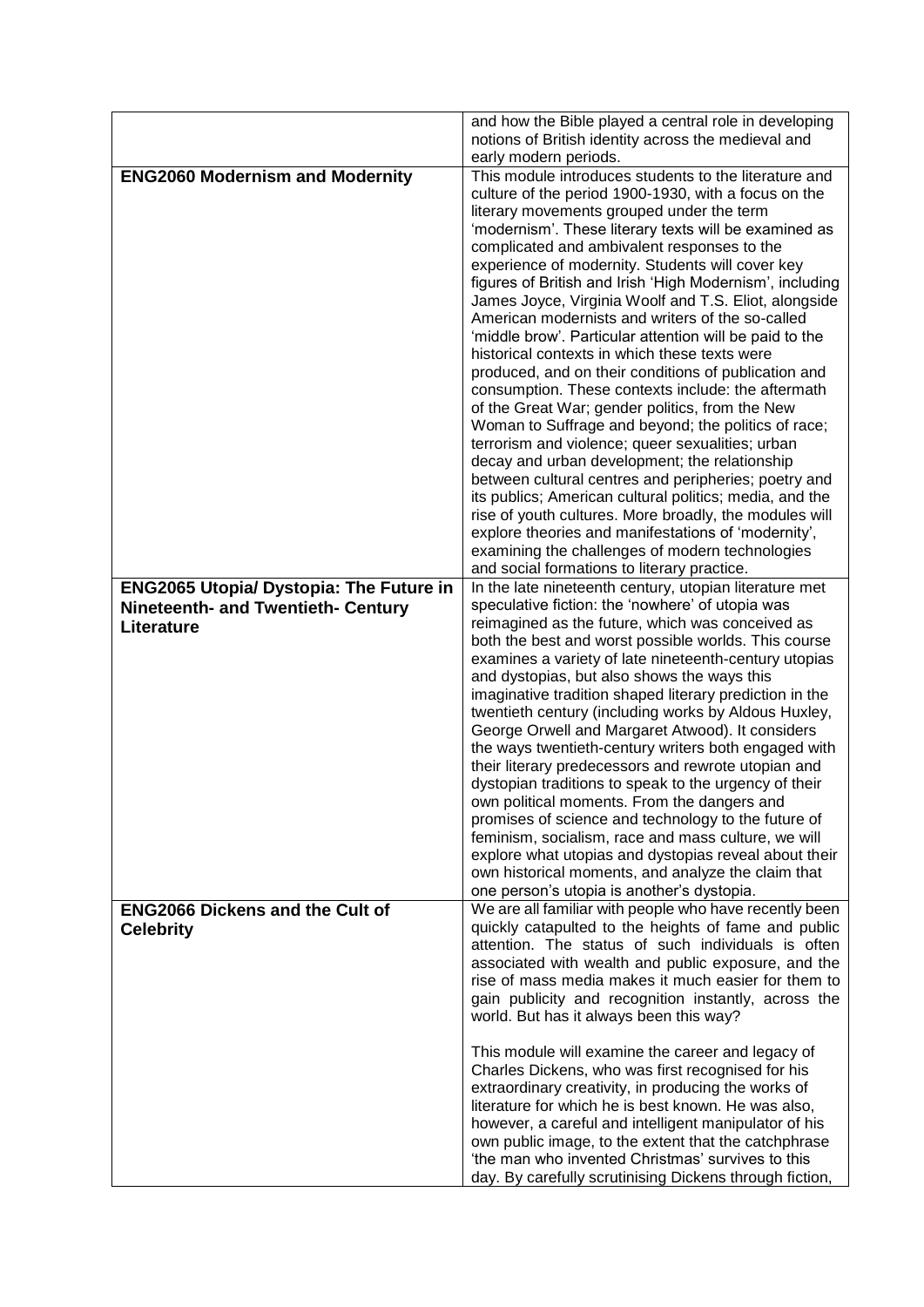| <b>ENG2081 Irish Literature</b>                                           | journalism, letters, advertising, biography,<br>photography, and film, students will come to<br>understand just how 'constructed' this Victorian<br>superstar was; they will also understand how the<br>means he, his publishers, agents, and advisors, and<br>his inheritors employed to develop and maintain his<br>public image serve as forerunners for the<br>phenomenon of celebrity culture in our own day.<br>This module introduces students to the extraordinary                                                                                                                                                                                                                                                                                                                                                                                                                                                                                                                                                                                                                                                                                                                                                                                                                                                                                                                                                                                                                                                     |
|---------------------------------------------------------------------------|--------------------------------------------------------------------------------------------------------------------------------------------------------------------------------------------------------------------------------------------------------------------------------------------------------------------------------------------------------------------------------------------------------------------------------------------------------------------------------------------------------------------------------------------------------------------------------------------------------------------------------------------------------------------------------------------------------------------------------------------------------------------------------------------------------------------------------------------------------------------------------------------------------------------------------------------------------------------------------------------------------------------------------------------------------------------------------------------------------------------------------------------------------------------------------------------------------------------------------------------------------------------------------------------------------------------------------------------------------------------------------------------------------------------------------------------------------------------------------------------------------------------------------|
|                                                                           | diversity and achievement of Irish literature, from the<br>Act of Union in 1800 to the late twentieth century. The<br>module is chronologically structured, and places<br>particular emphasis on situating texts in their wider<br>historical contexts, as well as developing their<br>relations to broader European movements and<br>traditions. Encompassing poetry, fiction, and drama,<br>the module considers a range of themes, such as<br>romanticism, gender, the gothic, cultural nationalism,<br>the politics of modernity, liminality and exile, and<br>northern perspectives on an Irish tradition. Writers<br>studied will include W. B. Yeats, James Joyce,<br>Samuel Beckett, and Seamus Heaney.                                                                                                                                                                                                                                                                                                                                                                                                                                                                                                                                                                                                                                                                                                                                                                                                                |
| <b>ENG2092 Creative Writing (Poetry)*</b>                                 | This creative writing poetry module will be structured                                                                                                                                                                                                                                                                                                                                                                                                                                                                                                                                                                                                                                                                                                                                                                                                                                                                                                                                                                                                                                                                                                                                                                                                                                                                                                                                                                                                                                                                         |
| *Some previous knowledge may be required                                  | around the students' own written work. Two or three<br>poems by students will be submitted each week for<br>detailed discussion in seminar. Other works by<br>established poets will also be brought to class each<br>week and discussed in detail. These will function as<br>templates for students' own writing exercises. In this<br>way, in the course of the semester, students will look<br>in depth at practical aspects of writing poetry and<br>become familiar with a wide range of different poetic<br>styles and techniques.                                                                                                                                                                                                                                                                                                                                                                                                                                                                                                                                                                                                                                                                                                                                                                                                                                                                                                                                                                                       |
| <b>ENG2173 Modern American Fiction:</b><br>Race, Class, Gender, Sexuality | This module introduces students to some of the key<br>American novelists, contexts and critical issues<br>associated with the modern era, roughly interpreted<br>as the first half of the twentieth century (c.1920-<br>1950). It does not ignore the orthodox intellectual<br>approaches to the era, namely that of the modern or<br>modernism and how the representative fiction of the<br>era sought to find new forms and languages suitable<br>to the task of interrogating this modernity. However,<br>rather than rehearsing old debates about national<br>particularity, the "melting pot" and US exceptionalism,<br>the focus of this module is the ways in which<br>exemplary African-American, female, working class<br>and gay novelists, as well as their white, male<br>counterparts, sought to undo and re-write narratives<br>of identity and belonging according to particularities<br>of race, class, gender and sexuality. Particular<br>attention is paid to the interplay between narratives of<br>affirmation and negation (or 'noir'). The module<br>examines these axes of difference as multiple and<br>overlapping, rather than mutually exclusive; hence<br>the focus is on the narrative, formal and linguistic<br>complexities thrown up the re-making of American<br>fiction through the related and diverging prisms of<br>class and race, for example, or gender and sexuality,<br>or even in terms of race, gender, class and sexuality.<br>A repeated concern of the module is whether or to |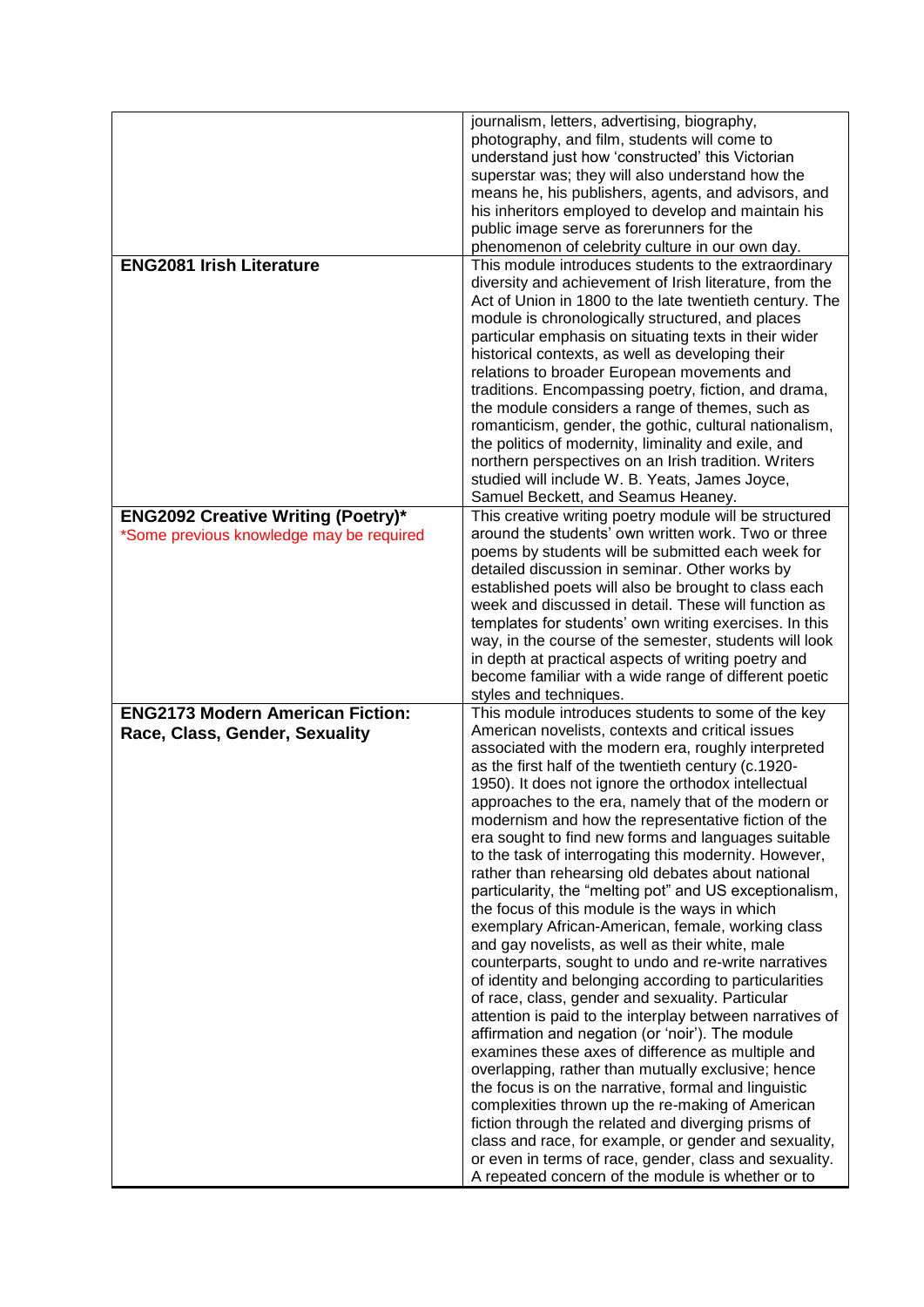|                                                                                                                                                                     | what extent we can use US fiction of the era to trace<br>and interrogate wider social and political challenges<br>to dominant/normative understandings of the United<br>States, modernity, capitalism, and national identity.<br>The set texts reflect this heterogeneity in terms of the<br>writers to be studied and in terms of the diversity of<br>styles, forms and genres that make up American<br>fiction of the era.                                                                                                                                                                                                                                                                                                                                                                                                                                                                                                                                                                                                                                                                                                                                                                                                                                                                                              |
|---------------------------------------------------------------------------------------------------------------------------------------------------------------------|---------------------------------------------------------------------------------------------------------------------------------------------------------------------------------------------------------------------------------------------------------------------------------------------------------------------------------------------------------------------------------------------------------------------------------------------------------------------------------------------------------------------------------------------------------------------------------------------------------------------------------------------------------------------------------------------------------------------------------------------------------------------------------------------------------------------------------------------------------------------------------------------------------------------------------------------------------------------------------------------------------------------------------------------------------------------------------------------------------------------------------------------------------------------------------------------------------------------------------------------------------------------------------------------------------------------------|
|                                                                                                                                                                     | <b>LEVEL 3*</b>                                                                                                                                                                                                                                                                                                                                                                                                                                                                                                                                                                                                                                                                                                                                                                                                                                                                                                                                                                                                                                                                                                                                                                                                                                                                                                           |
| <b>ENL3003 Speech Worlds: Phonology in</b><br><b>Acquisition and Disorder</b><br>*Prerequisites may apply. Students may need to<br>show evidence of previous study. | The module focuses on four main areas of phonetics.<br>First, you will refine your existing skills in phonetic<br>description and transcription by expanding your<br>knowledge of articulatory categories and distinctions.<br>We then examine methods of profiling speakers'<br>phonetic and phonological systems, using a range of<br>appropriate models. The third component of the<br>module concentrates on intonational aspects of<br>speech. Here, we will examine recent theoretical<br>developments alongside traditional accounts, and we<br>will assess the role of intonation in various<br>communicative situations. Finally, you will gain<br>knowledge of and practical ability in the acoustic<br>analysis of speech. Building on the basic acoustic<br>skills you acquired in Patterns of Spoken English, you<br>will now move on to understand the role of<br>instrumental analysis in the quantification of speech<br>production characteristics. In each of these four<br>areas, we will analyse speech from a wide range of<br>contexts, including disordered speech and children's<br>speech. Throughout the module, you will be<br>encouraged to develop your aural phonetic skills by<br>means of an audio-tape, specifically designed to<br>accompany the course, along with CD-ROM<br>packages. |
| <b>ENL3110 The Structure of English*</b><br>*Prerequisites may apply. Students may need to<br>show evidence of previous study.                                      | This module offers students the opportunity to<br>explore the syntax and morphology of English.<br>Starting from the insight that sentences have<br>structure, and that all native speakers of English have<br>knowledge of the rules that underlie that structure,<br>this course focuses on the grammatical tools and<br>theoretical concepts that allow us to investigate and<br>describe the nature of our syntactic knowledge.<br>Students are introduced to a basic formal framework<br>for syntactic analysis (a simple phrase-structure<br>model informed by modern Principles-and-<br>Parameters Theory) and the kinds of questions and<br>problems that such a model allows us to address,<br>including those relating to child language acquisition<br>and syntactic variation across different dialects of<br>English. Throughout the course, the emphasis is<br>placed on developing practical skills for data analysis<br>alongside scientific skills of hypothesis formation and<br>argumentation, and on setting the English language<br>within the wider context of human language more<br>generally.                                                                                                                                                                                                    |
| <b>ENG3011 Marvels, Monsters and</b><br>Miracles in Anglo-Saxon England*<br>*Prerequisites may apply. Students may need to<br>show evidence of previous study.      | The very nature of marvels insists on their<br>subjectivity: they are defined by the experience of<br>their viewer. To marvel from the Latin mirari or to<br>wonder from the Germanic wundar is to be filled with                                                                                                                                                                                                                                                                                                                                                                                                                                                                                                                                                                                                                                                                                                                                                                                                                                                                                                                                                                                                                                                                                                         |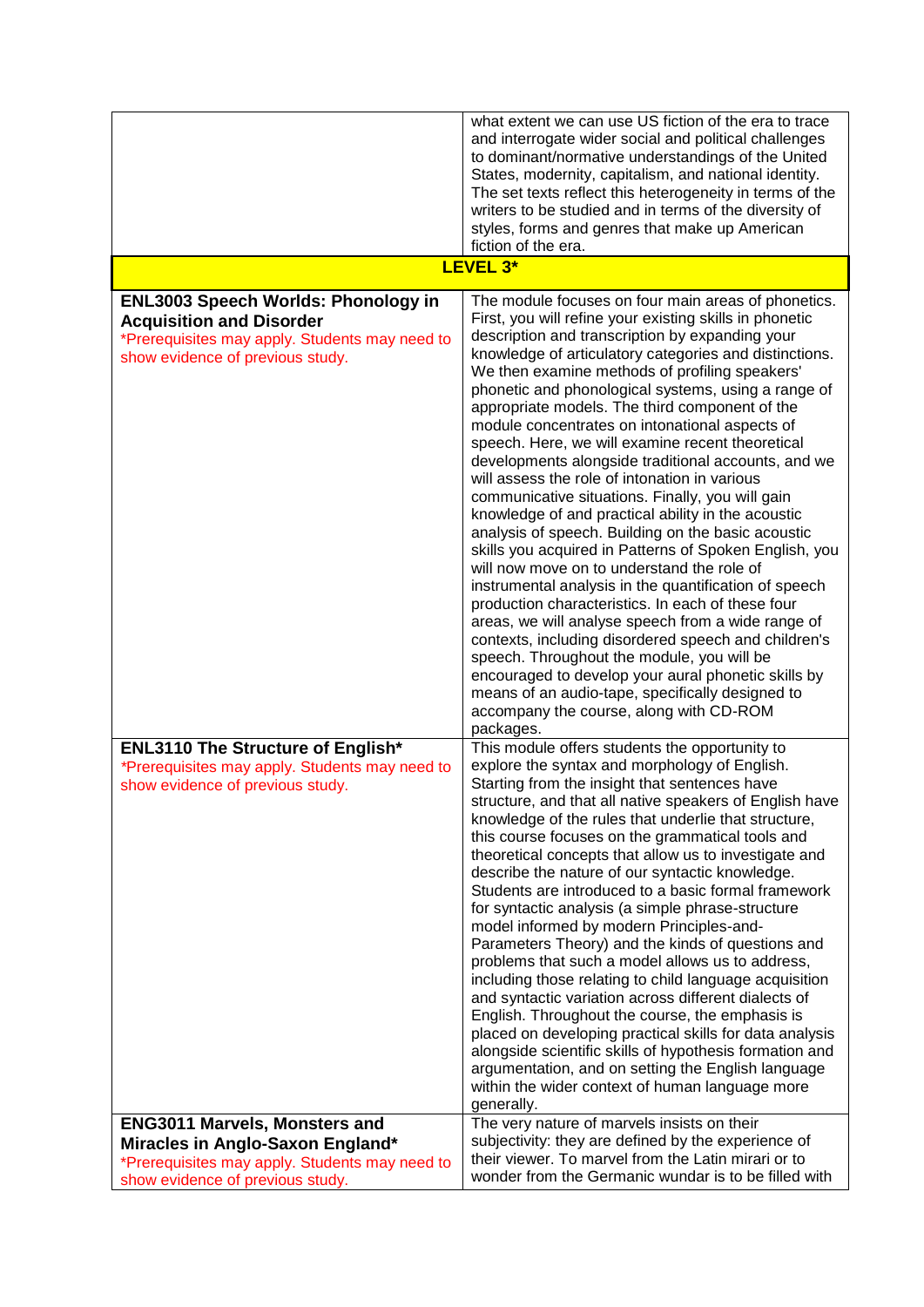|                                                                                                                                                               | awe, surprise, admiration or astonishment. When we<br>try to generalise about the meaning of marvels and<br>the use of wonder in the Middle Ages, we are<br>confronted with multiplicity. How do we read marvels?<br>What's their role in medieval texts? Are monsters<br>and miracles to be read as marvels? One of the most<br>critical tools for discussing the nature of difference<br>that is central to the marvellous is the idea of the<br>'Other' which offers both psychological and political<br>means of analysing the experience of wonder. The<br>Anglo-Saxons were fascinated by the idea of<br>encounters with strangeness and difference - a<br>fascination that expressed itself in a rich and diverse<br>range of textual, artistic and geographical<br>representations of such imaginings. Difference was<br>considered both marvellous and monstrous; terrifying<br>and fascinating; disgusting and desirable. This<br>module examines the perceptions of the marvellous<br>and monstrous in the literature of the Anglo-Saxons.<br>It investigates the nature of those phenomena which<br>the Anglo-Saxons experienced as marvels, how they<br>interpreted their experiences of astonishment and<br>how they recreated them for others. It analyses the<br>importance of 'marvellous difference' in defining<br>ethnic, racial, religious, class and gender identities,<br>as represented in different genres including<br>historiography (i.e. The Anglo-Saxon Chronicle),<br>travel narratives (Wonders of the East, Alexander's<br>Letter to Aristotle etc), hagiography (i.e. The Life of St<br>Christopher) and other literary texts including<br>Beowulf, Judith, Genesis B. Texts in Latin, Old Norse<br>and Middle English may be used for comparative<br>purposes. Modern English translations will be<br>provided for all the texts. Students are also expected<br>to be able to engage with texts in Old English. |
|---------------------------------------------------------------------------------------------------------------------------------------------------------------|----------------------------------------------------------------------------------------------------------------------------------------------------------------------------------------------------------------------------------------------------------------------------------------------------------------------------------------------------------------------------------------------------------------------------------------------------------------------------------------------------------------------------------------------------------------------------------------------------------------------------------------------------------------------------------------------------------------------------------------------------------------------------------------------------------------------------------------------------------------------------------------------------------------------------------------------------------------------------------------------------------------------------------------------------------------------------------------------------------------------------------------------------------------------------------------------------------------------------------------------------------------------------------------------------------------------------------------------------------------------------------------------------------------------------------------------------------------------------------------------------------------------------------------------------------------------------------------------------------------------------------------------------------------------------------------------------------------------------------------------------------------------------------------------------------------------------------------------------------------------------------------------------------------------------------------------------|
| <b>ENG3020 Women's Writing 1660-1820</b><br>*Prerequisites may apply. Students may need to<br>show evidence of previous study.                                | This module considers a range of women writers who<br>wrote in the 'long eighteenth century', a time when<br>the professional woman writer grew steadily in<br>cultural significance and public prominence. We will<br>focus particularly on the genres of poetry and fiction,<br>although we will also consider the role of the female<br>journal in the period and we will also be mindful of the<br>wider diversity of writing with which women of this<br>period engaged, both as writers and readers.                                                                                                                                                                                                                                                                                                                                                                                                                                                                                                                                                                                                                                                                                                                                                                                                                                                                                                                                                                                                                                                                                                                                                                                                                                                                                                                                                                                                                                         |
| <b>ENG3090 Restoration to Regency in</b><br><b>Contemporary Fiction</b><br>*Prerequisites may apply. Students may need to<br>show evidence of previous study. | This module examines contemporary (twenty-first<br>century) novels set during the period 1660-1820:<br>from the Restoration of Charles II to the Regency era<br>popularly associated with Jane Austen. These works<br>form part of the boom in 'historical fiction', a branch of<br>the novel genre that dates at least as far back as<br>Walter Scott's Waverley (1814) but which has gained<br>renewed popularity and prestige in recent years. By<br>examining narratives set during a specific time-<br>period, the module assesses the strengths and<br>limitations of historical fiction, the reasons for its<br>cultural and commercial purchase, its relationship to<br>the past and to our contemporary moment, and the<br>usefulness of the term 'historical fiction' itself.<br>'Historical fiction' encompasses a variety of modes,                                                                                                                                                                                                                                                                                                                                                                                                                                                                                                                                                                                                                                                                                                                                                                                                                                                                                                                                                                                                                                                                                                    |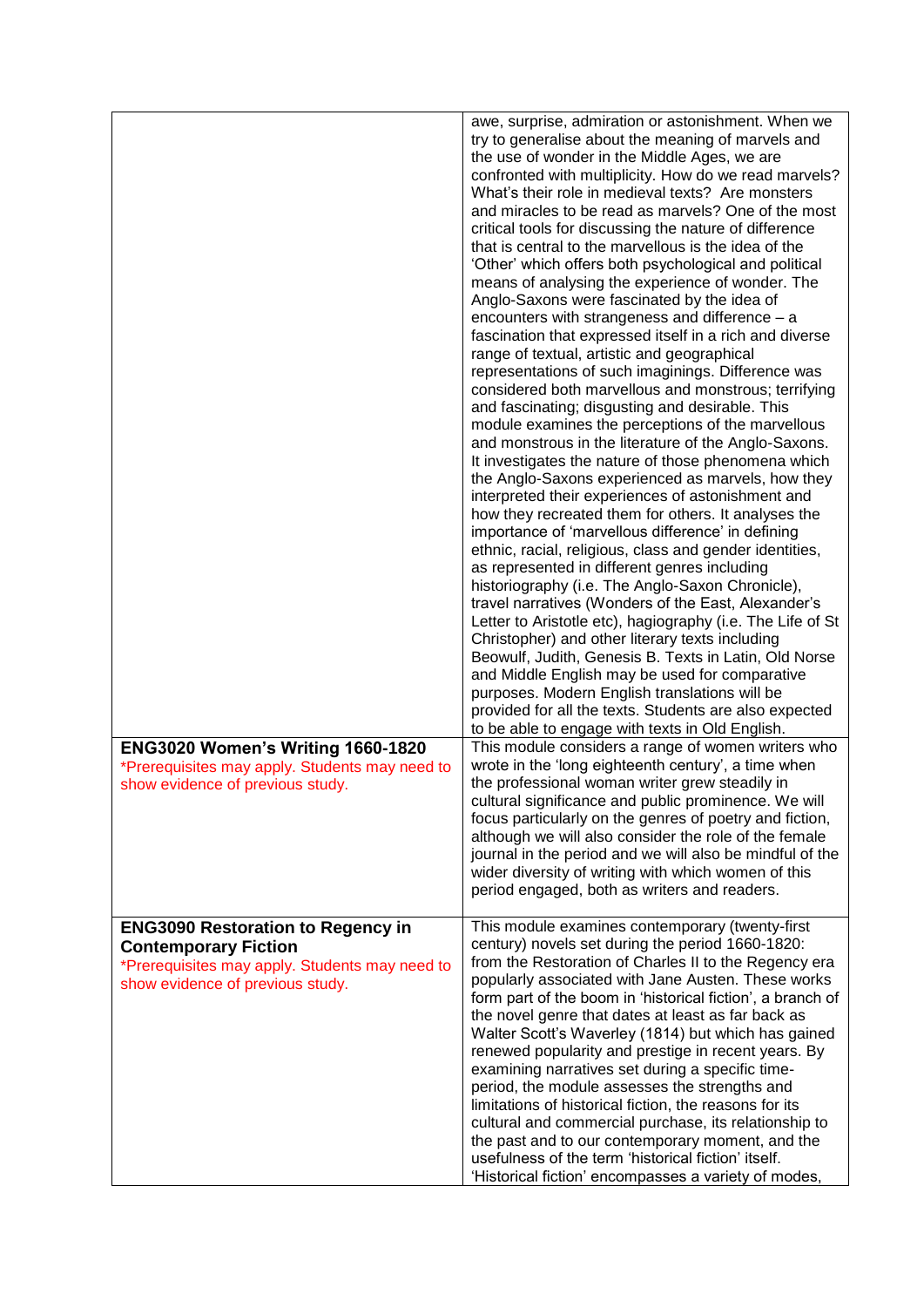|                                                                                                                                                           | sub-genres and aesthetic categories, and the module<br>addresses examples of 'popular', mass-market fiction<br>and 'literary' (highbrow) fiction; intersections with<br>other novelistic forms (such as crime, mystery and<br>fantasy fiction); and the place within historical fiction<br>of literary adaptations (of Austen's novels especially).<br>Historical fiction often returns to familiar motifs and<br>historical events - such as the Napoleonic Wars or<br>the decade of the 1660s, which saw the return of the<br>monarchy, the spread of plague and the Great Fire of<br>London. At the same time, contemporary writers have<br>also revisited this period in order to recover<br>marginalised voices: to reclaim, and re-imagine,<br>historical identities in relation to gender, sexuality,<br>race and class. Among other elements, we will<br>consider narratives that focus on servants and<br>slaves, and that explore such topics as crime and the<br>city; social hierarchy and the status of women; empire<br>and national identity; fact, fiction and historical 'truth'.<br>Via a dual focus on history and the present, the<br>module will thus ask what contemporary fiction tells<br>us about our understanding of the past, and about<br>our own contemporary concerns, anxieties, and<br>obsessions.                                                                                                                                                                                                                                                                                                                                                                                                                                                                                                                                                                                                                                    |
|-----------------------------------------------------------------------------------------------------------------------------------------------------------|------------------------------------------------------------------------------------------------------------------------------------------------------------------------------------------------------------------------------------------------------------------------------------------------------------------------------------------------------------------------------------------------------------------------------------------------------------------------------------------------------------------------------------------------------------------------------------------------------------------------------------------------------------------------------------------------------------------------------------------------------------------------------------------------------------------------------------------------------------------------------------------------------------------------------------------------------------------------------------------------------------------------------------------------------------------------------------------------------------------------------------------------------------------------------------------------------------------------------------------------------------------------------------------------------------------------------------------------------------------------------------------------------------------------------------------------------------------------------------------------------------------------------------------------------------------------------------------------------------------------------------------------------------------------------------------------------------------------------------------------------------------------------------------------------------------------------------------------------------------------------------------------------------------------------------------------------------------------|
| <b>ENG3178 Digital Textualities and the</b><br>History of the Book*<br>*Prerequisites may apply. Students may need to<br>show evidence of previous study. | This module will explore the extent to which literary<br>meaning is dependent upon the materiality of textual<br>transmission. With the development of the codex in<br>the early Middle Ages, to the 'advent' of print in the<br>fifteenth century, culminating in the age of hypertext,<br>the module will explore what happens to text, as a<br>medium both of cultural information and aesthetic<br>practice, when it is situated in and 'removed' from its<br>historically specific material frames, such as the<br>manuscript or printed page. The module will assess<br>the extent to which the book as a technology is an<br>instrument of cultural authority and will trace the<br>implications for literary culture of the contemporary<br>development of disaggregated modes of cultural<br>creativity, represented by social media, folksonomies,<br>mash-ups, and so on. The module will invite students<br>to reflect the periodisation of literary cultures as they<br>consider the future, if any, of literature in an age<br>'after' the book. Students will have the opportunity to<br>read medieval literary and interpretative texts<br>(including a range of religious lyrics, theological<br>commentaries, and poetic fictions, including Piers<br>Plowman) which foreground their material contexts;<br>early printed books which wrestle with the traditions<br>of the manuscript; and modern and post-modern,<br>'meta-fictions' which deploy the book as an aesthetic<br>device or play with their own status as texts (in work,<br>for example, by Jorge Luis Borges, Julio Cortazar,<br>B.S. Johnson, Italo Calvino, Mark Danielewski,<br>Michael Joyce, Ann Carson, among others).<br>Practices of engaging with the book such as<br>marginalia and annotation, and visual representations<br>of the act of reading, will allow the module to better<br>situate students in relation to reception history and<br>materialist hermeneutics. |